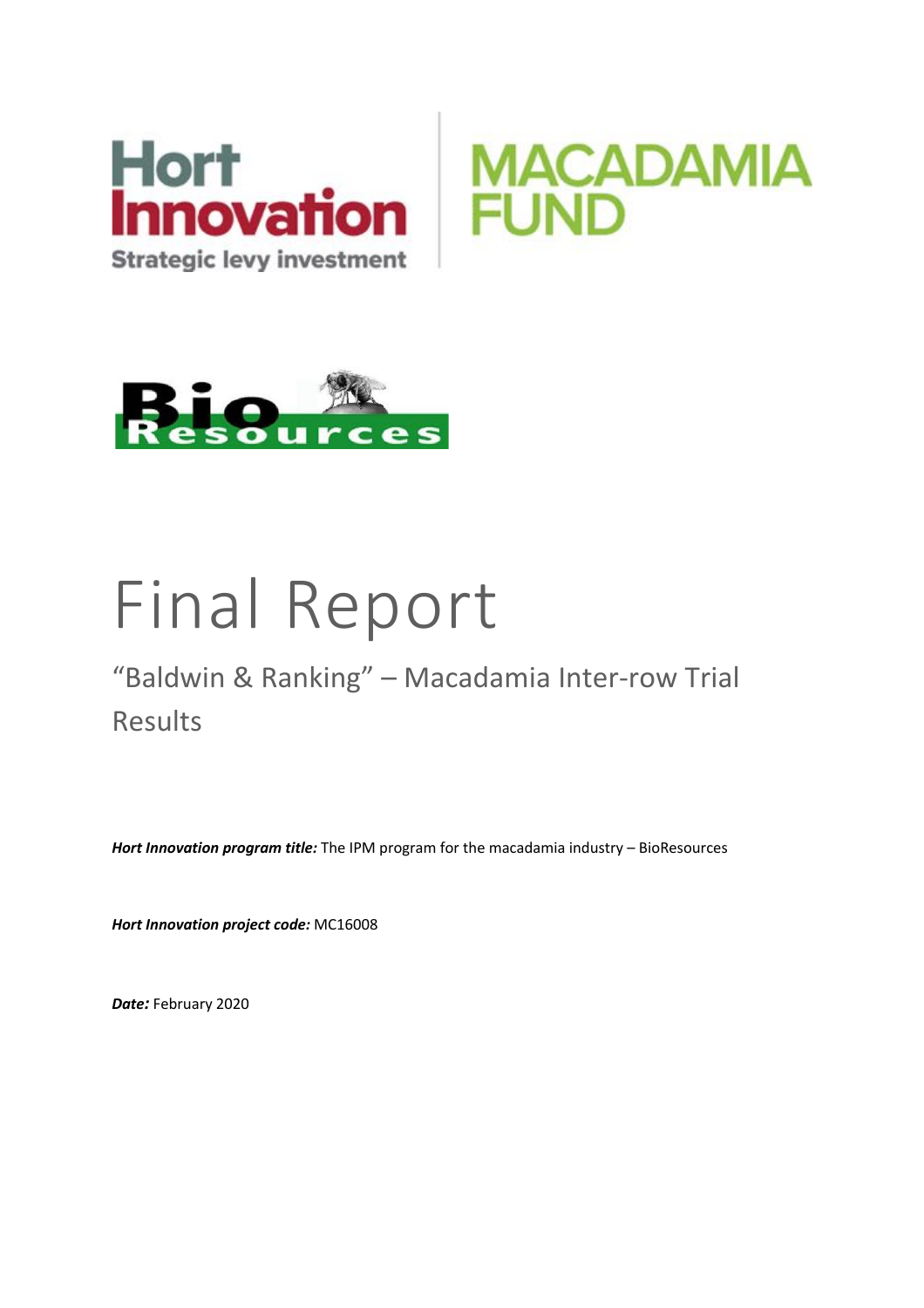### Summary

This project investigates the potential for the development of insectaries through vegetation changes in the inter row via reduced mowing. Adoption of reduced mowing where possible is expected to increase the abundance and diversity of beneficial arthropods by creating more complex food-webs that are vital to pollination and pest suppression. Our aim is to optimise macadamia orchards for the self-regulation of pests by supporting beneficial arthropods with shelter, breeding areas, nectar, alternative hosts/prey and pollen.

You worked with the BioResources team to investigate these ideas from early 2017 to mid 2019.

Your reduced mowing trial has provided several useful insights into the practicalities of reduced mow options in macadamia orchards and especially the mohawk. Industry has been particularly concerned that reduced mowing of the inter row may lead to significant problems such as increased rat activity, invasive weeds and/or increased insect pests. Your trial gives other growers reassurance that a mohawk can be incorporated into existing orchard inter row management and with basic monitoring and management will not lead to other problems.

There were clear benefits associated with having a mohawk with seeding in the inter row on your farm. This included an increase in species richness (diversity) of arthropod communities, particularly those that benefit the health of your macadamia orchard. Insect family diversity was higher in the trial block with a mohawk with seeding when compared to the complete close mow block for all of the main groups of insects sampled including beetles, flies, wasps and true bugs. Flies were comparably more diverse with 38 families represented, many of which are potential pollinators. The most distinct trend we observed overall was an increase in the number of parasitoids and predators. Predators and parasitoids are ecosystem regulators providing virtually free pest control. By contrast, when it comes to potential secondary pests in the orchard, we found for example three times as many thrips in the macadamia tree of the complete close mow treatment block. We speculate that with lower numbers of predators and parasitoids, the complete close mow environment is more favourable to thrips.

The results for your trial are likely to be enhanced farm-wide and into the future where you can maintain a commitment to insectaries throughout your entire orchard. Your farm currently supports biodiversity given your organic management system, areas of native vegetation and relatively relaxed mowing schedules. Your farm enjoys a diverse mix of naturalised weeds, grasses and natives in the inter row with desirable characteristics for an insectary and that are also reasonably easily managed for weediness – with the exception of setaria grass. During the trial we explored seeding options and this and even cover crops can be incorporated into your orchard if you wish to use their features for more targeted benefits from the inter row including improved seasonally-specific resources for pollinators and parasitoids, along with other ecosystem services (see below).

The BioResources team encourages you to read the final report for the *Macadamia IPDM Program – Inter-row Project (MC16008)*, which is available via *Hort Innovation*. Here you will find out more on the benefits of insectaries for macadamia orchards and also the experiences of other trial farms in implementing and managing insectaries. There is also an exploration of the multiple ecosystem services known to flow from reduced mow inter row management practices along with improved arthropod biodiversity, including benefits for soil organic matter, nutrient cycling, water management, erosion control, weed suppression, soil carbon storage, soil microbiology and more.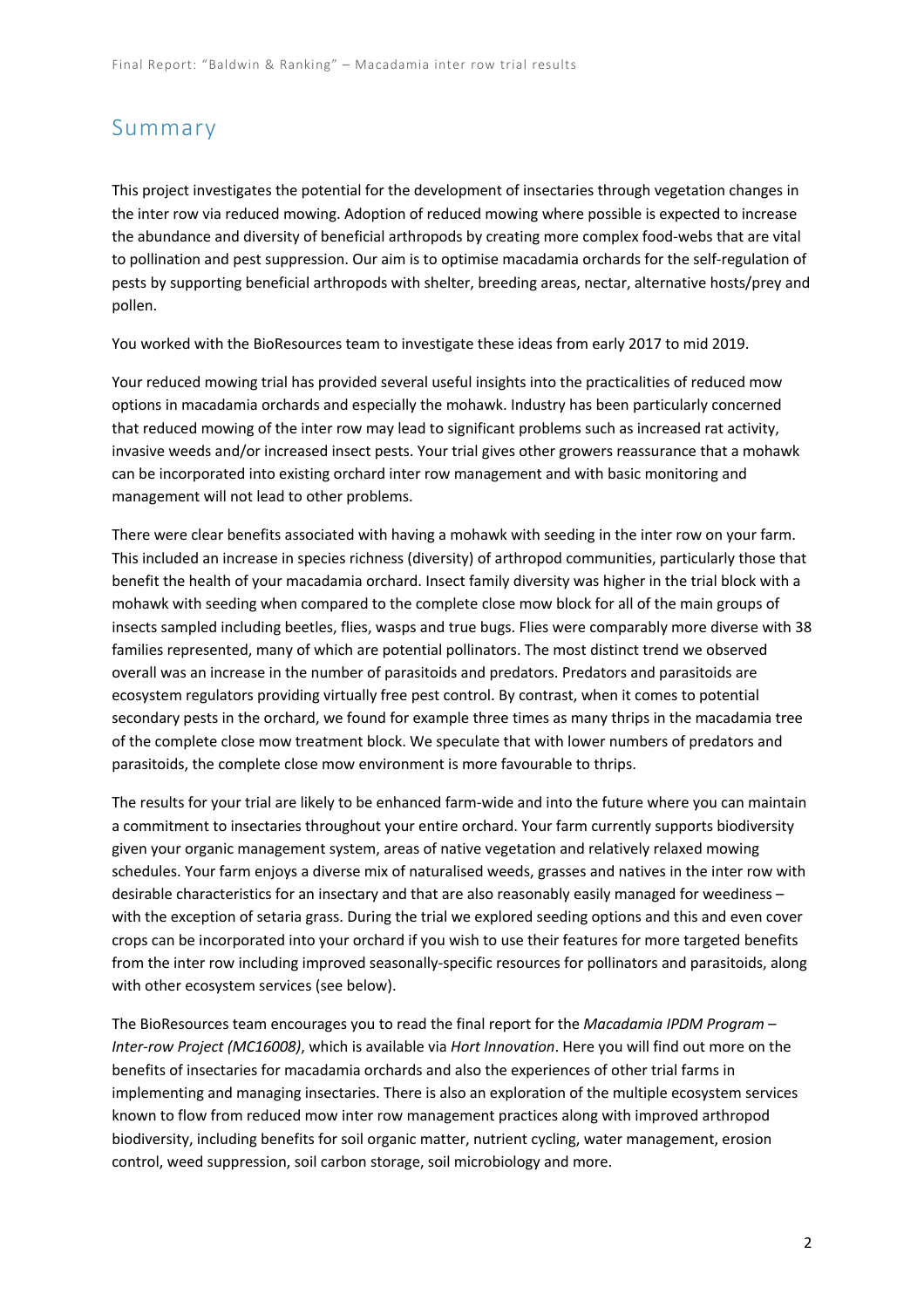# Introduction

This project proposes that reduced mowing in the macadamia inter row may increase vegetative diversity, increase floral resources and reduce habitat disturbance. This may in turn increase the presence of beneficial arthropods in the orchard. More broadly, the proposed changes in plant ecology may increase arthropod populations in general, leading to more complex food webs and better orchard self-regulation of economic pests. Furthermore, this enhanced nutritional food-web will benefit birds and micro-bats, which also have a role in pollination and pest suppression. In comparison it is estimated that beneficial insects provide 5-10 times the pest control in agricultural ecosystems compared to chemical applications<sup>1</sup>, as these processes are occurring all the time. By encouraging more diverse ecosystems within the orchard the likelihood and/or intensity of pest outbreaks decreases.

You worked with the BioResources team in this investigation from early 2017 to mid 2019. We compared two (approximately) 1 Ha blocks. A control block was managed as industry standard with regular mowing (**Photo 1**, below). A treatment block was managed with reduced mowing, sustaining a centre mohawk and seeding for most of the trial period (**Photo 2**, below).



*Photo 1: "Baldwin & Ranking" – complete close mow October 2018 Photo 2: "Baldwin & Ranking" – mohawk with seeding October 2018 including a mix of broad leafed parsley, Queen Anne's lace, marigold, calendula, phacelia, cosmos, buckwheat, lucerne, red clover, dill.*

As you will recall, with each site visit the BioResources team sampled each block for arthropods in three separate rows using yellow stick traps (YSTs), placing one YST in the inter row and one YST in a tree. We assessed the vegetation in the inter row at those three points (a quadrant of approximately 10m x 20m). The three data collection points were at least 30m apart and 50m from any block edge. We also spent

<sup>1</sup> Pimentel, D., Stachow, U., Takacs, D.A., Brubaker, H.W., Dumas, A.R., Meaney, J.J., Onsi, D.E., Corzilius, D.B., 1992. Conserving biological diversity in agricultural/forestry systems. BioScience 42, 354-362.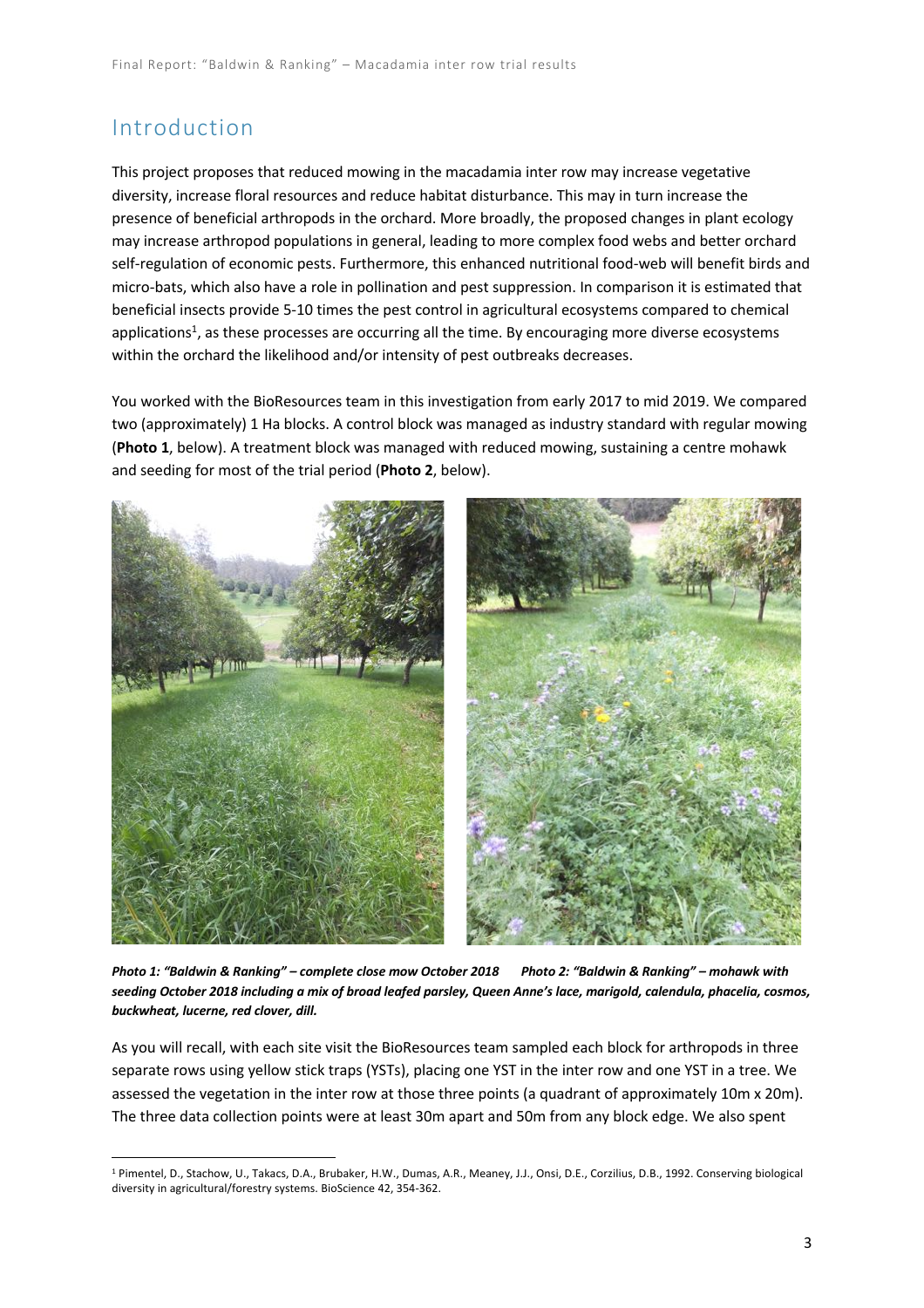time with you discussing the trial and any observations that you may have made in relation to rats, weeds, insect pests in the inter row vegetation and/or any challenges with reduced mowing.

The objective of the trial has been to provide growers with practical experience in reduced mowing options on-farm with monitoring to quantify results.

BioResources first worked with growers to consider practical options for reduced mowing that are compatible with the seasonal demands of orchard management. It has then sought to provide information on any relationship between reduced mowing and the potential for increased rat, invasive weed and/or arthropod pest presence. Finally, the trial has sought to monitor association between changes in inter row vegetation management and changes in orchard beneficial/pest arthropod ecology.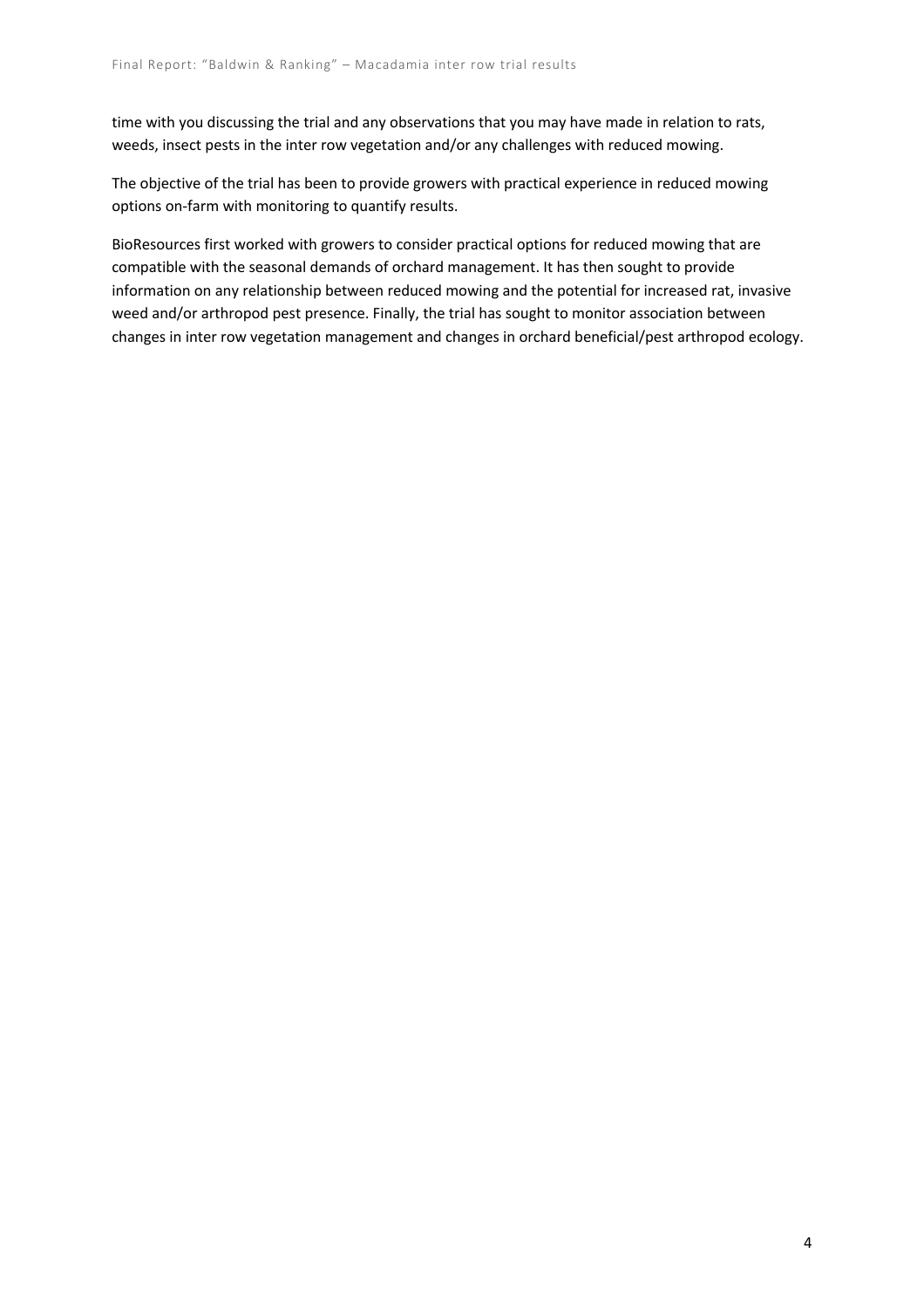# **Reduced mowing in the inter row at "Baldwin & Ranking"**

## **Reduced mowing and potential problems**

|                     | Throughout the trial, BioResources regularly monitored for and consulted with Sue                                                                                                                                                                                                                                                                                                                                                                                                                       |
|---------------------|---------------------------------------------------------------------------------------------------------------------------------------------------------------------------------------------------------------------------------------------------------------------------------------------------------------------------------------------------------------------------------------------------------------------------------------------------------------------------------------------------------|
|                     | Ranking, on the following issues:                                                                                                                                                                                                                                                                                                                                                                                                                                                                       |
| Rats                | The project team did make occasional observations of evidence of rat activity in the<br>mohawk during some site visits late in the growing season. This included some shell or<br>burrows here and there. It was noted that this block was especially susceptible to rat<br>incursions because that end of orchard is adjacent to the bush on 3 sides (unlike the<br>complete close mow block). Where setaria grass became very dominant it did provide<br>some habitat.                                |
|                     | You reported regular concerns that the reduced mowing area may increase your rat<br>issues in the orchard. You provided observations that leading into harvest for 2018<br>some nut was washing/rolling into the mohawk area and potentially attracting rats.<br>You also observed that unmown areas may provide cover for rats. You observed more<br>rat damage in the reduced mow area in 2018.                                                                                                       |
|                     | You increased mowing in that area for harvest and then reduced mowing later in the<br>year. You also reported that as an organic grower you were likely to have access to<br>some additional methods for rat control in the foreseeable future and this provided<br>much stronger rat management for you overall. Mowing more regularly resolved<br>concerns relating to the trial. You also mowed areas specifically when you were<br>managing rats using your Cheetah Rat Control machine.            |
|                     | Towards the end of the trial you reported that during the life of the trial rat activity<br>was generally much higher than usual in your area and on neighbouring farms.                                                                                                                                                                                                                                                                                                                                |
| Problem<br>weeds    | The project team did observe a couple of potential problems with setaria grass<br>becoming dominant in reduced mow areas. Setaria limited the overall vegetative<br>diversity of the trial block and created some additional mowing burden. It also had the<br>potential to provide rats with habitat and shelter from predators. By the end of the<br>third season it was noted however that the power harrowing and seeding was starting<br>to reduce the dominance of setaria in the seeded mohawks. |
|                     | You reported that woody weeds were starting to establish in reduced mow inter rows<br>and you consequently increased mowing frequency and were happy with the result.                                                                                                                                                                                                                                                                                                                                   |
| <b>Major insect</b> | The project team monitored vegetation in the inter row for the presence of major                                                                                                                                                                                                                                                                                                                                                                                                                        |
| pests of            | macadamia pests including Macadamia Nut Borer, Green Veggie Bug and Fruit                                                                                                                                                                                                                                                                                                                                                                                                                               |
| macadamias          | Spotting Bug. Plant species typically found in the inter row trial blocks at your farm                                                                                                                                                                                                                                                                                                                                                                                                                  |
|                     | were not observed to host these pests.                                                                                                                                                                                                                                                                                                                                                                                                                                                                  |
|                     | You did not report observations of insect pests in the inter row vegetation.                                                                                                                                                                                                                                                                                                                                                                                                                            |
| <b>Management</b>   | There were a number of iterations of the reduced mowing schedule in order to find                                                                                                                                                                                                                                                                                                                                                                                                                       |
| of the inter        | periods of time that best allowed vegetation growth for insectary but also limited                                                                                                                                                                                                                                                                                                                                                                                                                      |
| row                 | issues with difficult to manage growth-rates and volumes, and possible association<br>with rats, and general pre-harvest clean-up.                                                                                                                                                                                                                                                                                                                                                                      |
|                     | A combination of unusually wet weather and reduced mowing created some<br>challenges for harvest (mostly because you could not get machinery on to the<br>orchard), but you found a number of solutions including increased mowing as required<br>and a more narrow mohawk for harvest.                                                                                                                                                                                                                 |
|                     | You noted additional future refinements including: leave the mohawks long until the<br>nut shells harden, the Fruit Spotting Bug high risk time and wasp releases are past.                                                                                                                                                                                                                                                                                                                             |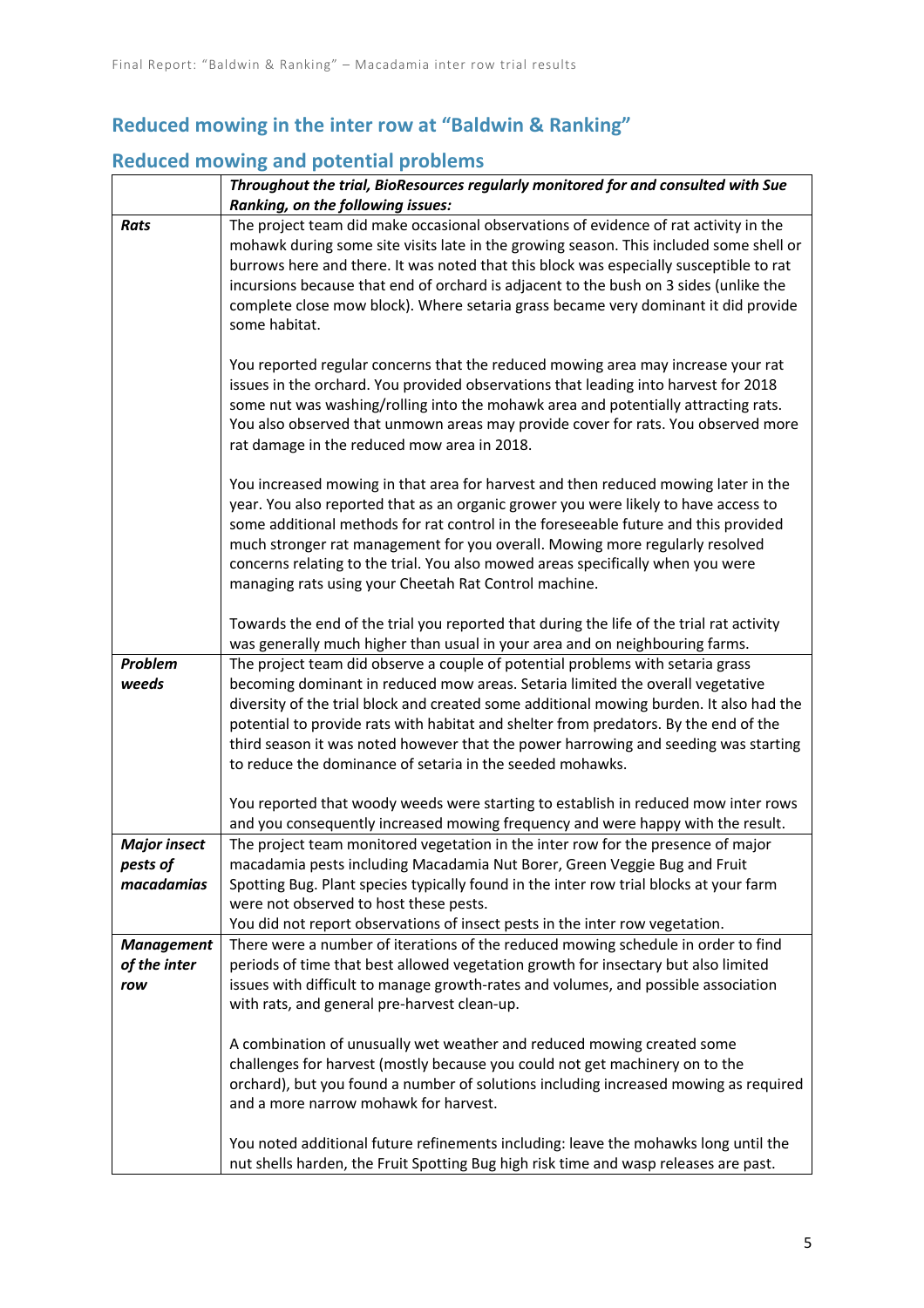| Then mow and keep short for a month to two before pickup starts and to deter the<br>rats.                                                                                                                                                                                                                                                                                                                                                             |
|-------------------------------------------------------------------------------------------------------------------------------------------------------------------------------------------------------------------------------------------------------------------------------------------------------------------------------------------------------------------------------------------------------------------------------------------------------|
| The seed mixes selected for your trial did not demonstrate especially strong<br>establishment. As a result, we did not see strong increases in plant species diversity<br>and floral resources. This provided a very useful insight because these plant species<br>are widely recommended for insectaries. Your trial results have helped the project to<br>identify other new and more promising seed mixes suitable for the macadamia inter<br>row. |

#### **Outcomes**

Your trial has provided several useful insights into the practicalities of reduced mow options in macadamia orchards and especially the mohawk and seeding. Industry has been especially concerned that reduced mowing of the inter row may lead to significant problems with increased rat activity, invasive weeds and/or insect pests. Your trial gives other growers reassurance that a mohawk can be incorporated into existing orchard inter row management and with basic monitoring and management will not lead to other problems.

Some trial farms, including yours, found through time that maintaining a mohawk in the orchard in parallel with standard orchard operations was difficult. This was a result of a combination of row width and available machinery and was particularly a problem leading into harvest. This is an important finding, and the project team and participating growers including you, formed the opinion that alternate row mow outside of harvest may be a more suitable reduced mow strategy in such circumstances.

Over the life of your trial there were a number of challenges to the consistent incorporation of a control and a reduced mow with seeding treatment option into the inter row. There were cumulative impacts from some irregular mowing; wet weather conditions especially in 2018 prevented you from mowing the control block, while management issues with the mohawk meant that you mowed this area out, all of which will have introduced confounding factors into the experimental data. Despite this, data collected for your trial in terms of the benefits of reduced mowing for beneficial arthropods in your orchard are promising and suggest that mohawks with seeding can complement your organic system and native vegetation areas in the promotion beneficial arthropods that can provide ecosystem services.

Abundance of arthropods was higher in the mohawk with seeding (3206 specimens) than in the close mow treatment (2771 specimens), with the most difference in abundance being in samples taken from the inter row and slightly higher in samples taken from the macadamia tree.

Insect family diversity was higher in the mohawk with seeding treatment for all the main groups of insects caught on YSTs (beetles, flies, wasps and true bugs). Flies were comparably more diverse with 38 families represented. The mohawk with seeding block had a higher diversity of flies, with nine extra families. The mohawk with seeding had a greater number of predatory flies both in the inter row and macadamia tree

The mohawk with seeding treatment block had higher nectarivores (potential pollinators), parasitoids (wasps and flies) and predators than the complete close mow block.

There were five parasitoid wasp families absent from the complete close mow block that were present in the mohawk with seeding block. No wasp families were found only in the complete close mow block.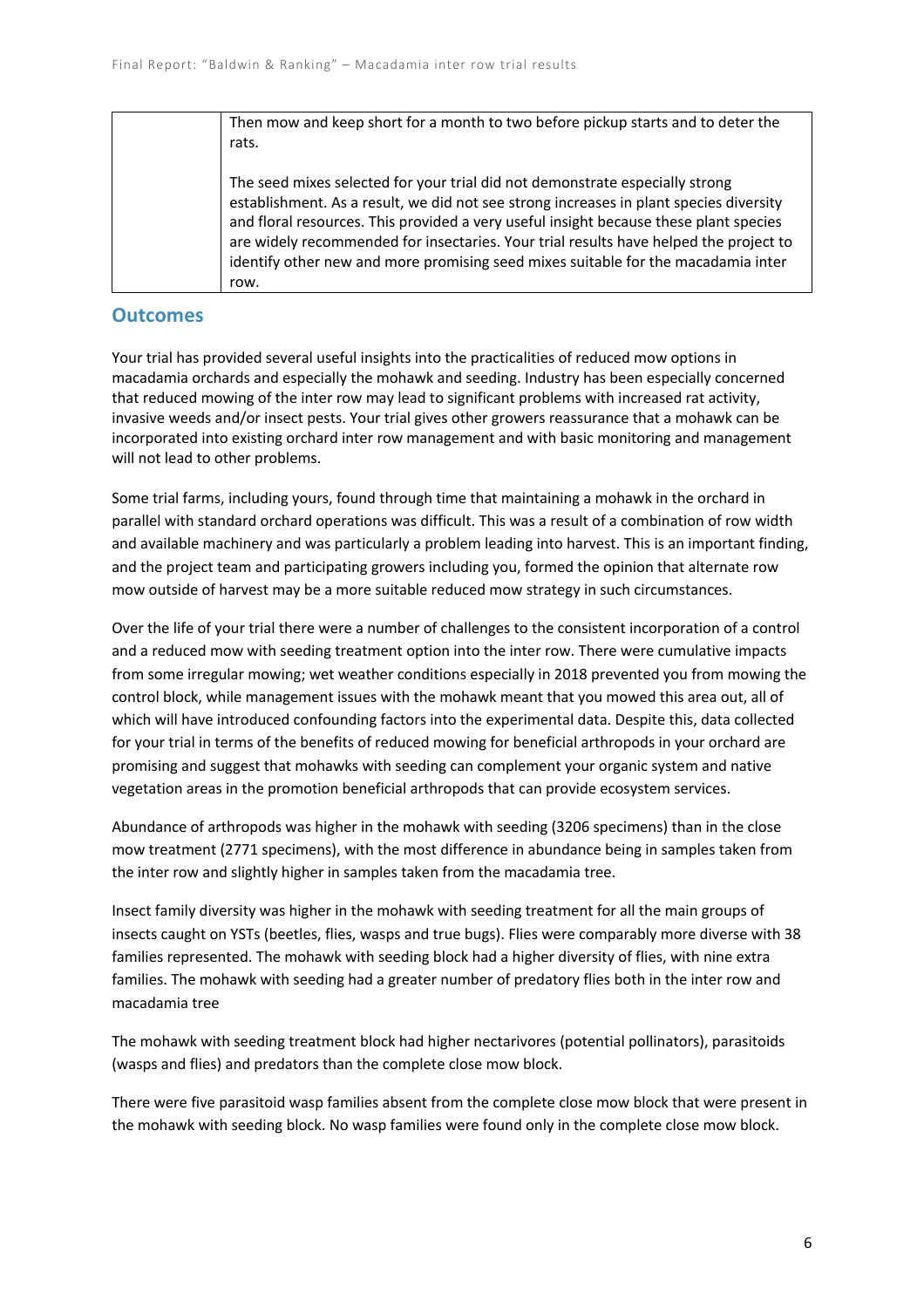There is not much difference in parasitoid abundance in the macadamia tree in the two treatments, However, parasitoid numbers were double and triple in the mohawk with seeding treatment block in 2018 and 2019 respectively. There were twice as many Trichogrammatidae (including MacTrix) in the mohawk with seeding, but only in the first period of 2019, so this might have been confounded by the release points of MacTrix In other sampling periods there was little difference of MacTrix between treatments.

True bug diversity is greater in the mohawk with seeding treatment block with seven families present there that are not present in the complete close mow block. True bug predators are higher in the row and tree of the mohawk with seeding treatment block.

We found three times as many thrips in the macadamia tree of the complete close mow treatment block. We speculate that it is possible that with lower numbers of predators and parasitoids in the complete close mow environment it could be more favourable to thrips.

For an overview of the potential for inter row insectaries in macadamia orchards, the BioResources team urges you to read the project's final report, *Macadamia IPDM Program - Inter row Project (MC16008),*  which will be available via *Hort Innovation*.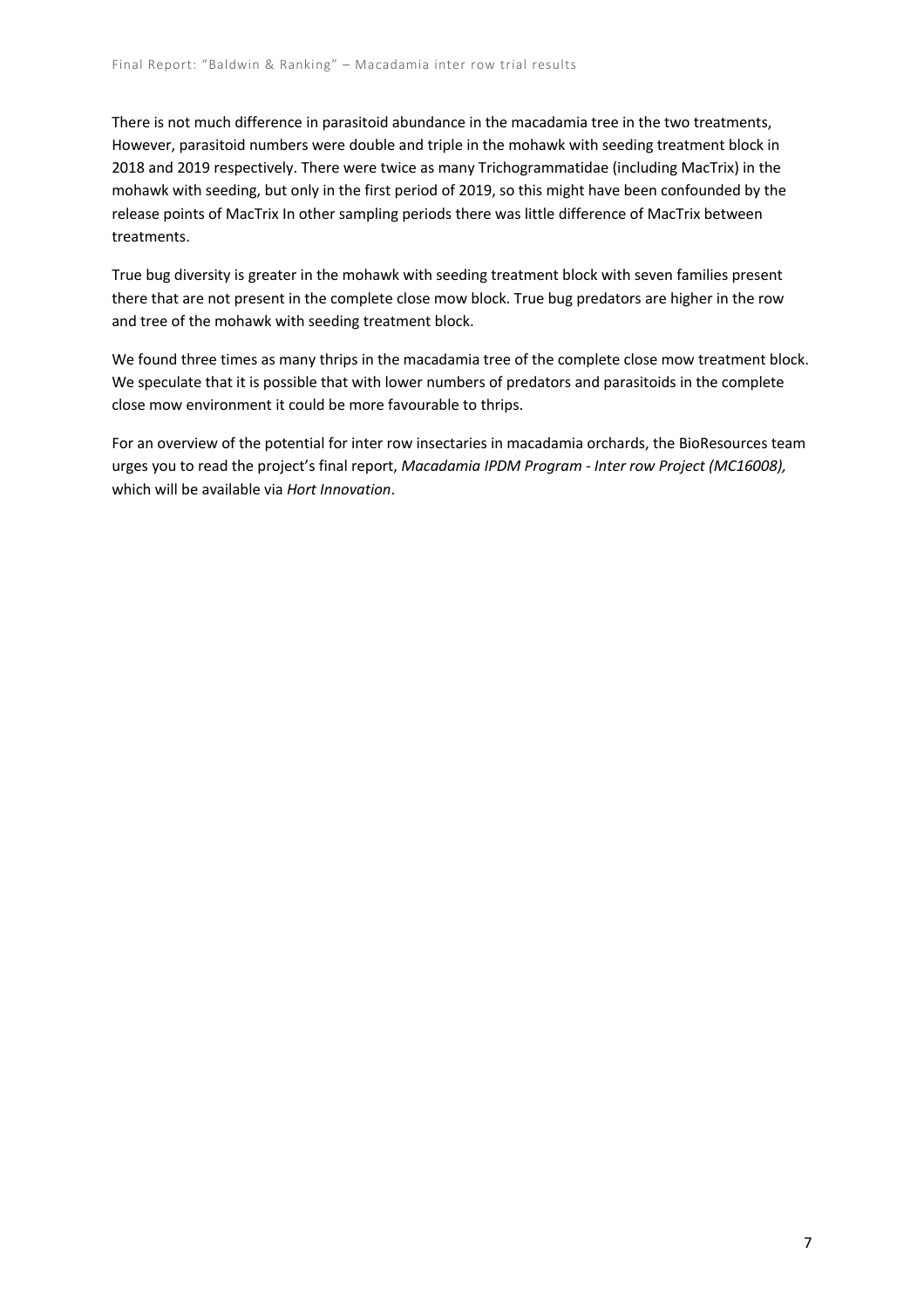# Results of reduced mowing and seeding in the inter row **Vegetative diversity**

Vegetative diversity refers to the number of plant species present. Changes to regular mowing and the incorporation of seeding can change plant species diversity. This can in turn be associated with diversity of arthropod species. **Chart 1** presents an average count of plant species observed in the inter row by treatment through time.

In this trial we anticipated that reduced mowing with seeding will increase the number of plant species present in the orchard. As we can see in **Chart 1**, this is consistently the case for the life of your trial, where reduced mowing with seeding and the retention of a mohawk result in an inter row with more plant species. This can be characterised as an area with "managed vegetative diversity".

In experimental terms, you will note however that the distinction between the values recorded for the control and treatment is not strong on a number of the assessment dates – the mohawk with seeding has increased species to a maximum of 2-3 additional species on four out of eight assessment dates. This result is linked to the species selected for seeding, which project records indicate were not consistently strong in establishment. Likewise, reduced mowing was unable to consistently and substantially increase the number of plant species present. At the same time the plant species diversity in the control (complete close mow) was in fact reasonably good. This is good news for your farm, which has good existing plant diversity in the weeds, grasses and local natives already present. But the lack of distinction between the two blocks will have somewhat diminished the arthropod results discussed below, where we sought to investigate an experimental comparison between two different types of inter row management.



*Chart 1: Average count of plant species by treatment through time. This is an average of counts taken at the three assessment points on each block.*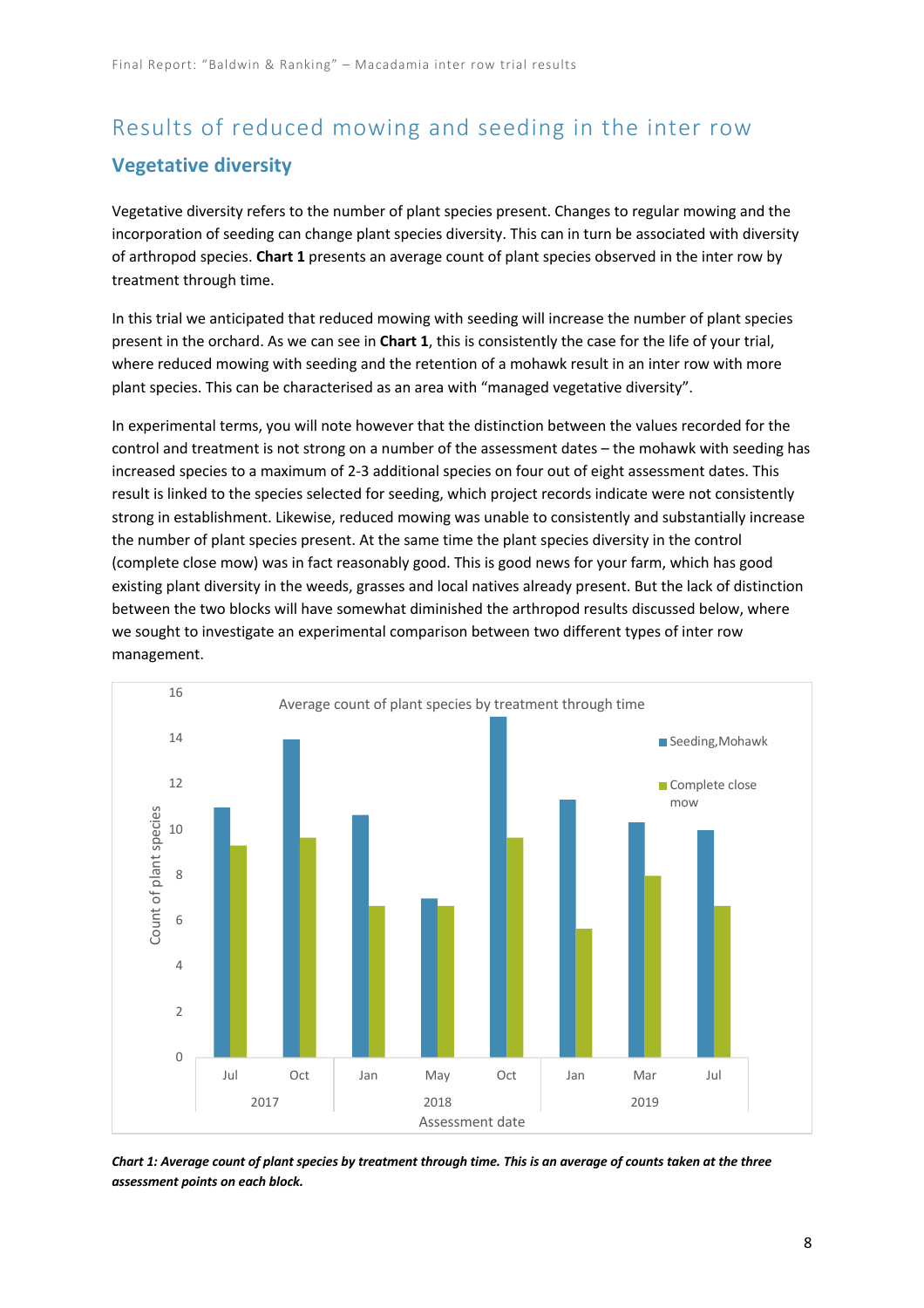#### **Floral resources**

Floral resources provide a food source for many beneficial arthropods and will encourage them to remain active in the orchard. **Chart 2** provides an average count of the plant species flowering at the time of the site visit. There were always flowering plant species in both blocks (with the exception of May 2018); but there was always a larger number of flowering species in the mohawk block. In conjunction with this, we also see that these flowering species produced a larger volume of flowers as a percent of biomass in the mohawk block as compared to the complete close mow block (with the exception of October 2018, when prairie grass was especially vigorously flowering in the control block (**Photo 1**)(**Chart 3**). These results are a consequence of the mix of plant species present in the trial block and seeding, which demonstrate a number of favourable characteristics for plants in an insectary. By contrast, the complete close mow block could generally only sustain occasional and very limited floral resources (**Charts 2** and **3**).

Again, in experimental terms, you will note however that the distinction between the values recorded for the control and treatment in **Chart 2** is not especially strong for a number of the assessment dates. The mohawk with seeding increases the number of flowering species in a range of 2 to 3 additional species in most cases. Despite this, in **Chart 3** we see that the flowering species in the mohawk with seeding have significantly increased the availability of floral resources for beneficial arthropods.



*Chart 2: Average count of plant species with floral resources by treatment through time. This is an average of counts taken at the three assessment points on each block.*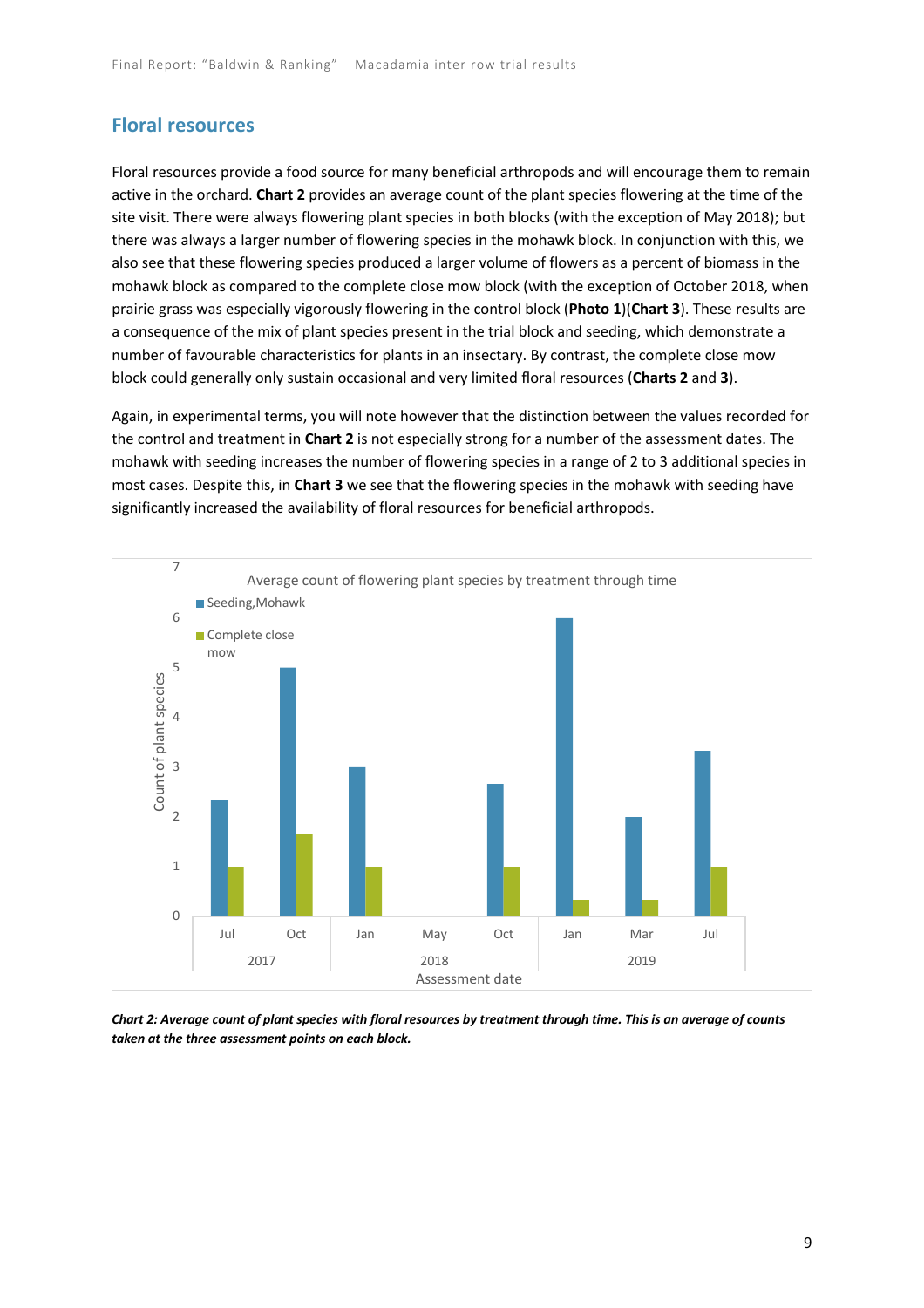

*Chart 3: Average percentage of inter row vegetation biomass as floral resources by treatment through time. This is an average of counts taken at the three assessment points on each block.*

#### **Habitat disturbance**

Areas of reduced mechanical and chemical disturbance can serve as favourable habitat for beneficial insects. Undisturbed areas may also provide a refuge for beneficial arthropods for faster recovery after spraying. The measurement of height provides a good indication of rates of mechanical disturbance. **Chart 4** reports the height in centimetres (cm) of vegetation in the inter row by treatment through time. Retention of a central mohawk on your farm allowed for greater height of vegetation, and hence less disturbance in the inter row for the life of the trial. By contrast, the complete close mow block was more regularly and heavily disturbed.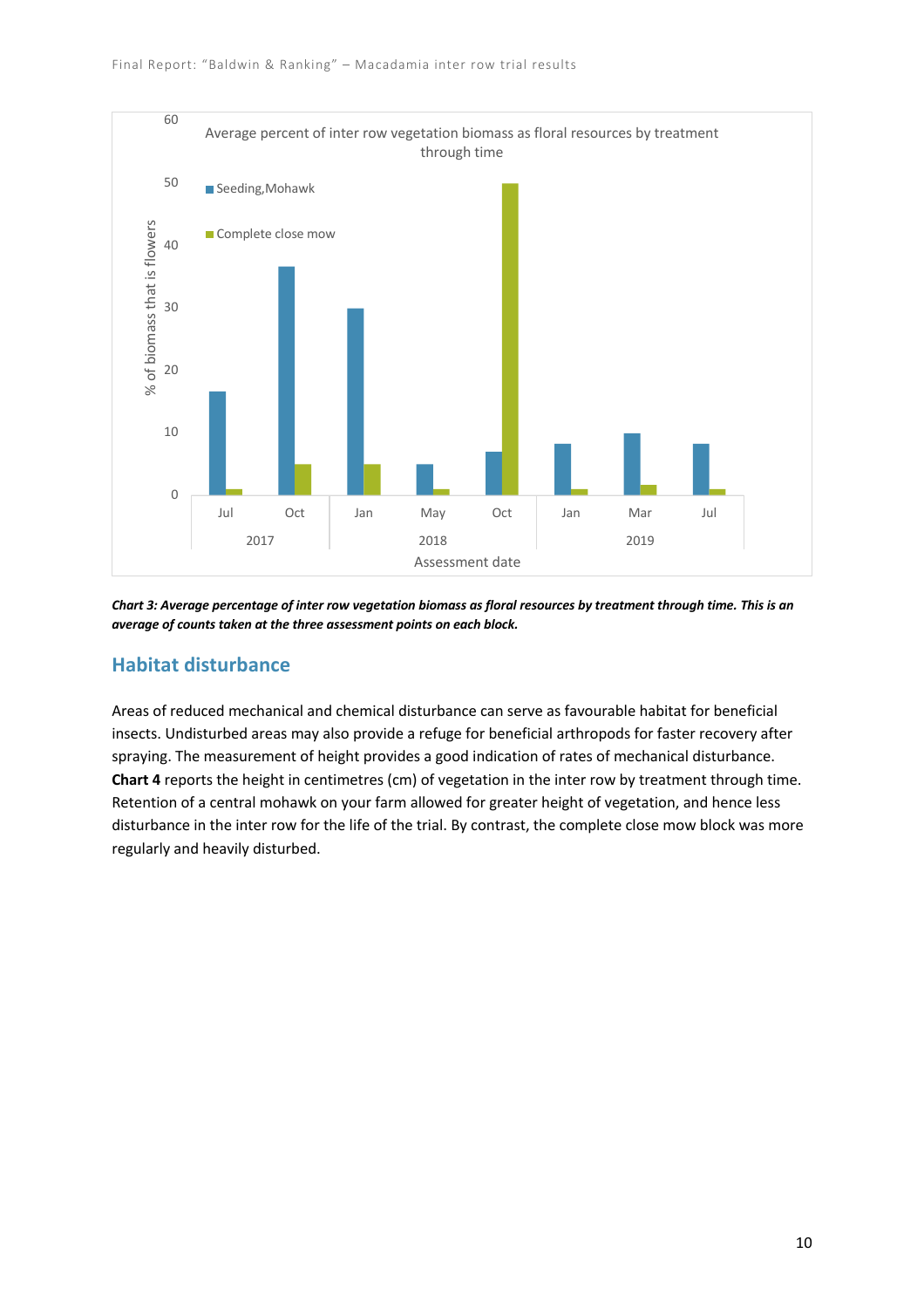

*Chart 4: Average height (cm) of inter row vegetation by treatment through time. This is an average of counts taken at the three assessment points on each block.*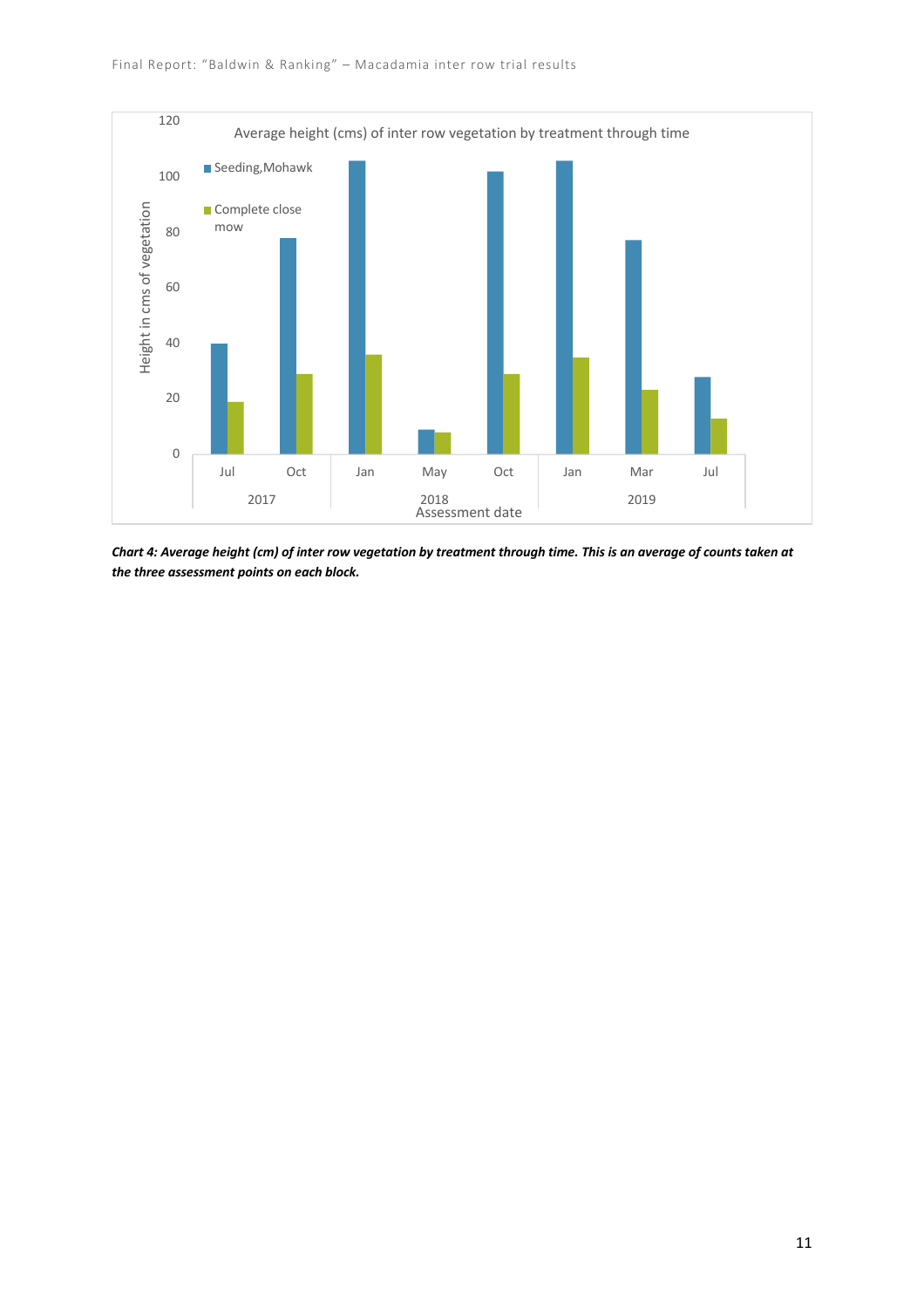# Results of arthropod evaluation

#### **General arthropod abundance**

From March 2017 to July 2019 we identified 5,977 arthropods over 8 sampling dates (approximately every 4 months) using yellow sticky traps (YSTs). YSTs best capture flying insects such as flies, true bugs (including aphids), wasps and thrips. However non-flying insects and those not attracted to yellow are seldom caught (ants and spiders for instance). In **Chart 5,** we have collated all the arthropods over the sampling period into broad order level classification and compared the inter row and macadamia tree habitats. Most arthropod orders are similar in both treatments except for wasps (most of which are parasitoids), which are almost twice the number in the inter row of the mohawk with seeding treatment block. Booklice where higher in the trees of the mohawk with seeding. Thrips are modestly higher in the inter row (502 vs 455 specimens) but are found less in the tree where there is a mohawk with seeding (75 vs 110 specimens). Proportionally, over the years, thrip abundance in the macadamia trees was relatively high in 2017 and 2019, but similar in 2018. This could have been influenced by the block mowing alterations in 2018.



*Chart 5: Abundance of arthropods divided into order level classification, comparing the mohawk with seeding and complete close mow treatments over the total sampling period.*

Arthropod abundance was higher in the mohawk with seeding block (3206 specimens) compared with the close mow treatment block (2771 specimens) over the three years of the survey. **Chart 6** compares total arthropod abundance in the two habitats over the sampling period, demonstrating that the abundance was higher in the inter row of the mohawk with seeding over time. In the macadamia tree there was slightly higher arthropod abundance in 2017 in the close mow block. This changed in 2018 when higher overall abundance was observed in the mohawk block. In 2019 both treatments had similar arthropod abundance in the macadamia trees.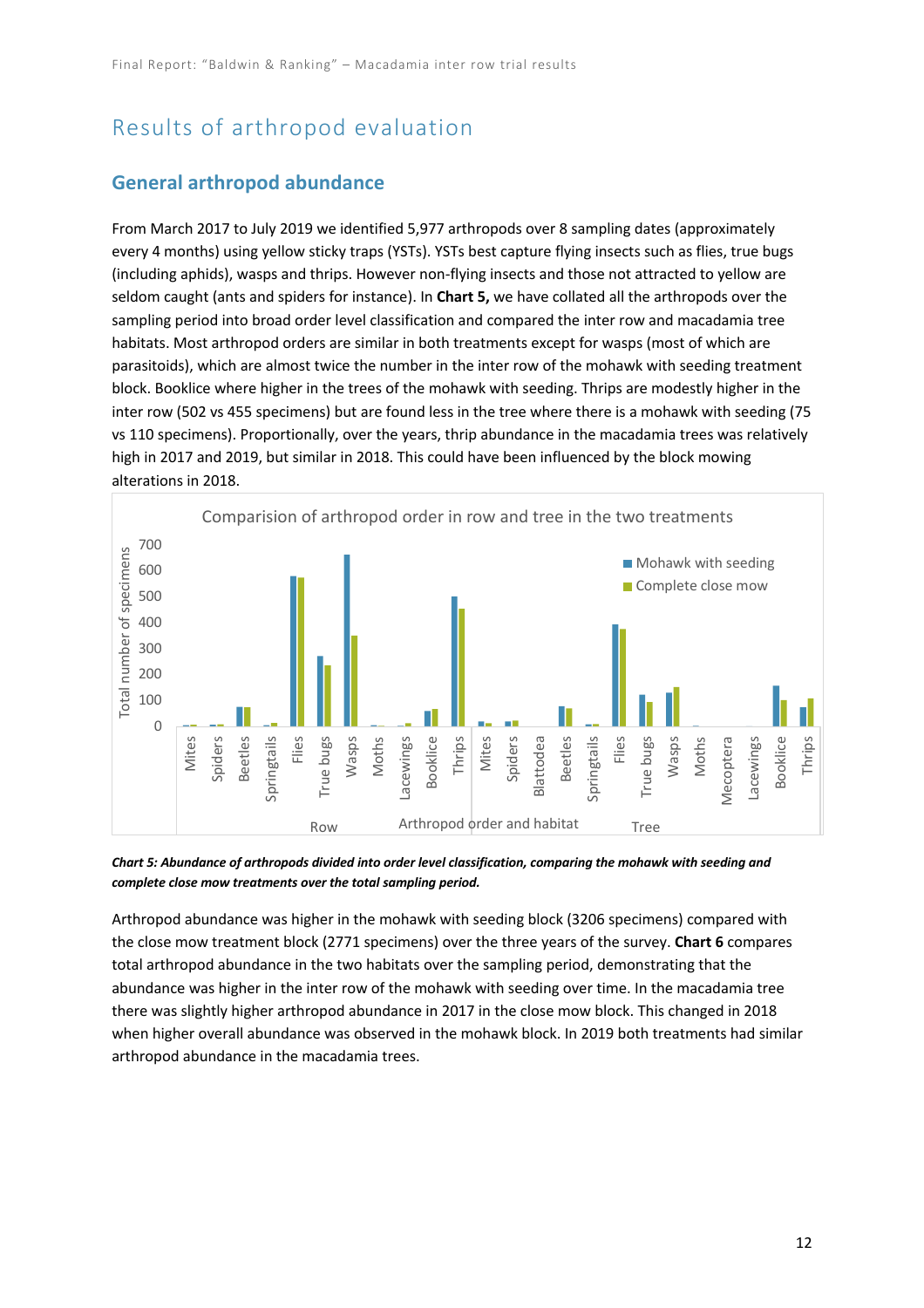

*Chart 6: Total arthropod abundance of specimens collected by YSTs over the sampling period combining both the inter row and macadamia tree habitats.*

Another broad level of comparing treatments is to examine the diversity of insects between treatments. In **Chart 7** we have listed the most diverse groups that we identified to family level classification. On your farm, flies are diverse, consisting of 38 families (out of 111 found in all Australian environments). In the four main insect groups, the mohawk with seeding block had more diversity of families. Prey diversity is important for the year-round nutrition of predators and parasitoids.



*Chart 7: Comparison of the number of families represented by the four main insect groups between treatments.*

#### **Feeding Guilds**

To better understand the nature of food webs on macadamia farms we have identified most insect species to family level classification, allowing us to determine the feeding guild structure of insect assemblages. The guild concept has been widely utilised by ecologists; a guild is any group of species that exploit the same resources. For instance, most insect herbivores are selective feeders, they may be specialised as leaf chewers, sap suckers, stem borers, root borers, gall formers, leaf miners etc. Beneficial insects feed as predators and parasitoids. Other important arthropod feeding groups are pollinators via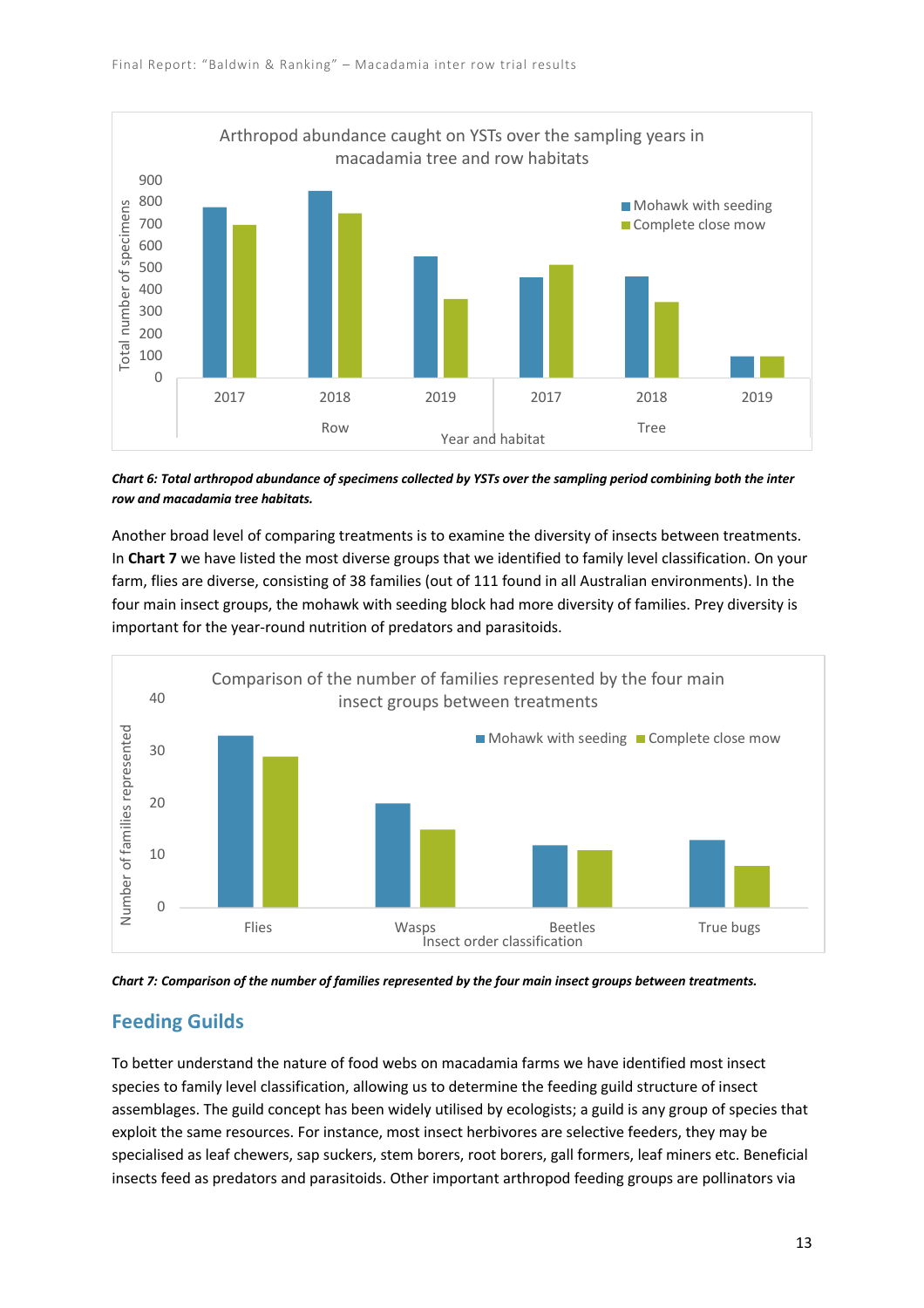nectar feeding (nectarivores). This is a good way of examining species richness and how it relates overall to farm food webs. **Chart 8** summarises the total number of arthropods grouped by feeding guild. The mohawk with seeding treatment block had higher nectarivores, parasitoids and predators than the complete close mow block.



*Chart 8: Total number of insects and their respective feeding guilds caught on YSTs from March 2017 to July 2019 in the two treatment blocks.*

To simplify our results, by classifying all insects as prey and then separating nectivores (potential pollinators), predators and parasitoids, as four broad categories, we can compare treatments comparatively in proportions. By combining tree and inter row abundance counts between mohawk with seeding and complete mow treatments (**Chart 9**), there is a slightly greater proportion of prey in the mohawk (54%). The proportion of predators and parasitoids in the mohawk block is greater (60 and 61% respectively) than in the complete close mow block. Nectivores are modestly greater in the mohawk (55%) compared to the complete close mow block (45%).



#### *Chart 9: Representation of simplified feeding guilds in macadamia tree and inter row habitats combining all abundance data.*

When we examine this ratio comparing the row habitat in mohawk and complete close mow (**Chart 11**), nectarivores have similar proportions (51% and 49% respectively). There is however proportionally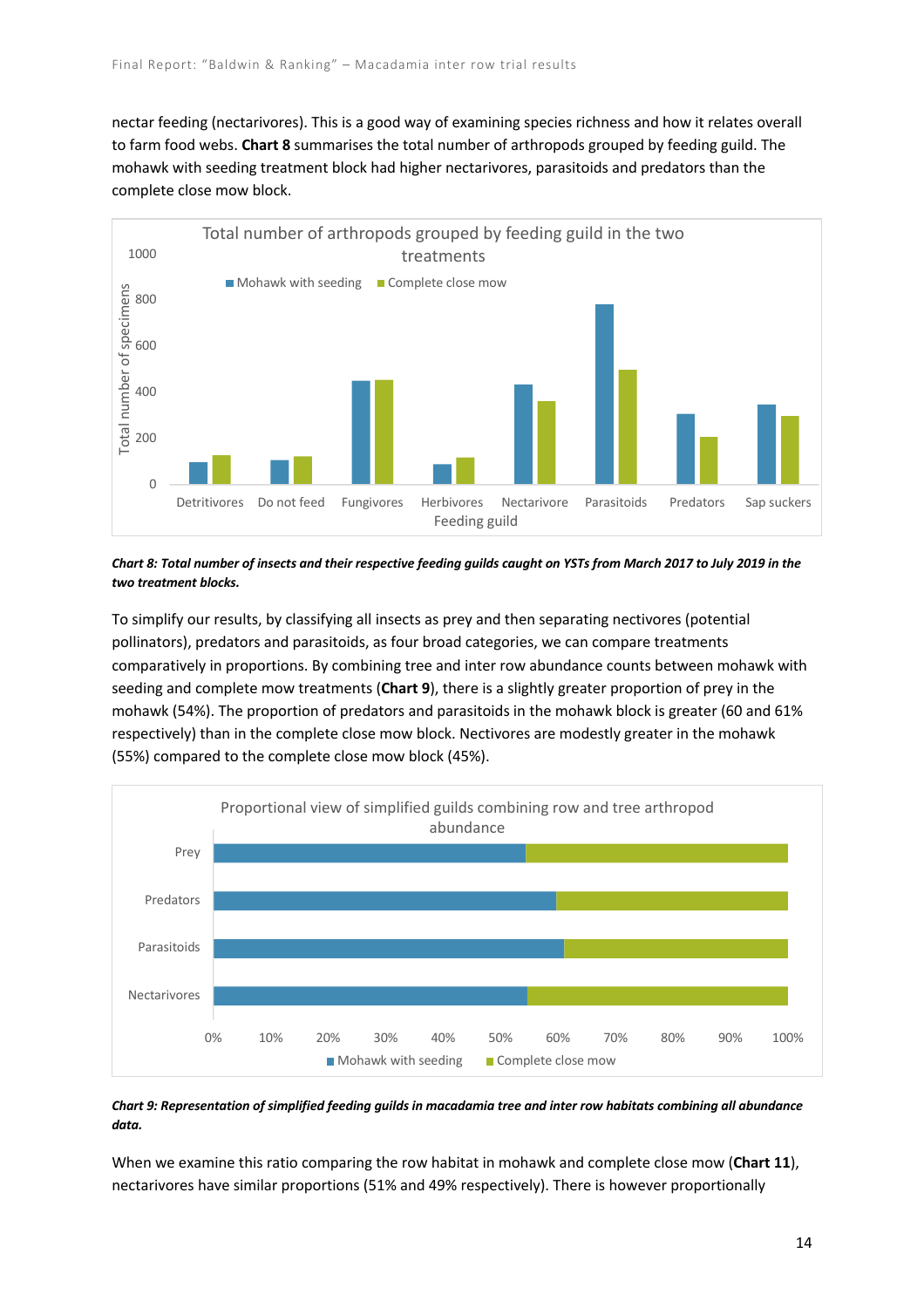greater abundance of prey in the mohawk (55%). This may account for the greater proportions of predators (61%) and parasitoids (65%) in the mohawk with seeding compared to the complete close mow block.



*Chart 10: Representation of simplified feeding guilds in the inter row comparing the mohawk and complete close mow treatments.*

In the macadamia tree (**Chart 11**) we found a slightly higher prey ratio in the mohawk with seeding (53%, 1890 specimens) to that of the complete close mow (47%, 1702 specimens), and conversely slightly less parasitoids in the mohawk with seeding (46%, 131 specimens) to that of the complete close mow (54%, 153 specimens). Given the low numbers of parasitoids this difference is small. Predators (including species from flies, beetles and true bugs) where higher in the mohawk with seeding (57%) to that of the complete close mow (43%). Nectivores (potential pollinators) were much higher in the mohawk with seeding (61%) to that of the complete close mow (39%).



*Chart 11: Representation of simplified feeding guilds in macadamia trees comparing mohawk and complete close mow treatments.*

#### **Flies as pollinators**

In many ecosystems, including agricultural ones, flies are very important pollinators. Of the 150 families of flies worldwide, almost half, 71, have been shown to feed from flowers (mainly nectar) and thus in principle transmit pollen from one plant to another. This is currently an expanding area of behavioural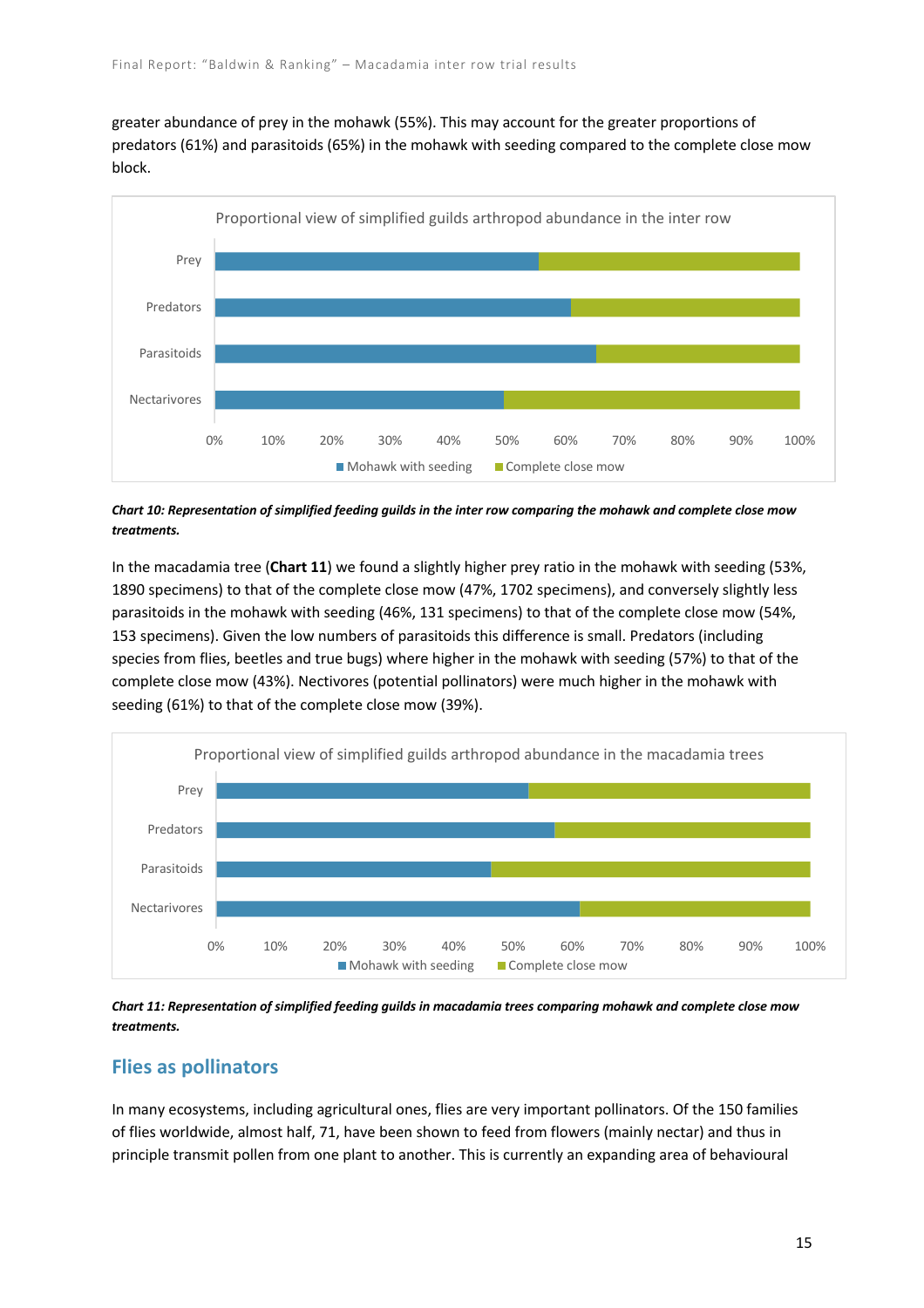research as we discover more about their pollinating abilities. A famous example is that we would be a world without chocolate without pollination by the chocolate midge (family Certopogonidae).

Nectivores are the most abundant flies in the orchard and there are more in the mohawk with seeding block in the macadamia tree (**Chart 12**) and these are represented mainly by phorid and sciarid flies. Conversely there were more nectarivores counted in the complete close mow block in the inter row. Sciarid species are known to be pollinators however they are generally poorly studied in Australia, as they are particularly difficult to observe in the field, and thus their roles as pollinators are probably not fully appreciated. Phorids are a very diverse family and many are important pollinators particularly in forest habitats. The most numerous Phorid genus on your farm was *Megaselia* which has over 1500 species worldwide. Some Phorids species are also known to be aphid predators. Phorid species have also been identified in northern NSW that parasitise macadamia seed weevil and fruit spotting bug.



*Chart 12: Fly feeding guilds structure in mow treatments in the row and trees over the sampling period.*

There were large differences in the inter row where there was double the abundance of phorids in the mohawk with seeding (132 specimens) than the complete close mow (67 specimens). There were somewhat higher levels of phorids in the macadamia trees in the mohawk with seeding (129 specimens) than the complete close mow (115 specimens). Phorids where not collectively placed in the predatory guild as they are very diverse and occupy various feeding guilds as adults and larvae including scavengers, predators, herbivores, fungivores, parasitoids, and true parasites. Other nectivores included lauxaniid and conopid flies. Detritivores and fungivores were higher in the complete close mow in both tree and row habitats. Parasitoid flies were few but were more numerous in the row of the complete close mow (12 vs 6 specimens) however more numerous in the mohawk with seeding tree habitat (7 vs 3 specimens).

We identified 1,929 flies from 38 fly families on your farm. In **Chart 13** we show the total abundance of each fly family caught on YSTs over the 8 sample dates from March 2017 to July 2019. The mohawk with seeding block has a higher diversity of flies, with nine extra families (**Chart 13**). Of these families four are predators (Anthomyiidae, Asilidae, Empididae, Micropezidae) and another four are nectarivores (Micropezidae, Sciomyzidae, Stratiomyidae, Therevidae); the final family does not feed (Bibionidae). In the complete close mow, there are two parasitoid fly families that are not in the mohawk with seeding block (Conopidae, Pyrgotidae), one fungivore family (Keroplatidae), one nectivore family (Tabanidae) and one detritivore family (Heleomysidae). These families only appeared in 2018 and may be a reflection on experimental protocol modifications in that year/season. The mohawk with seeding had a greater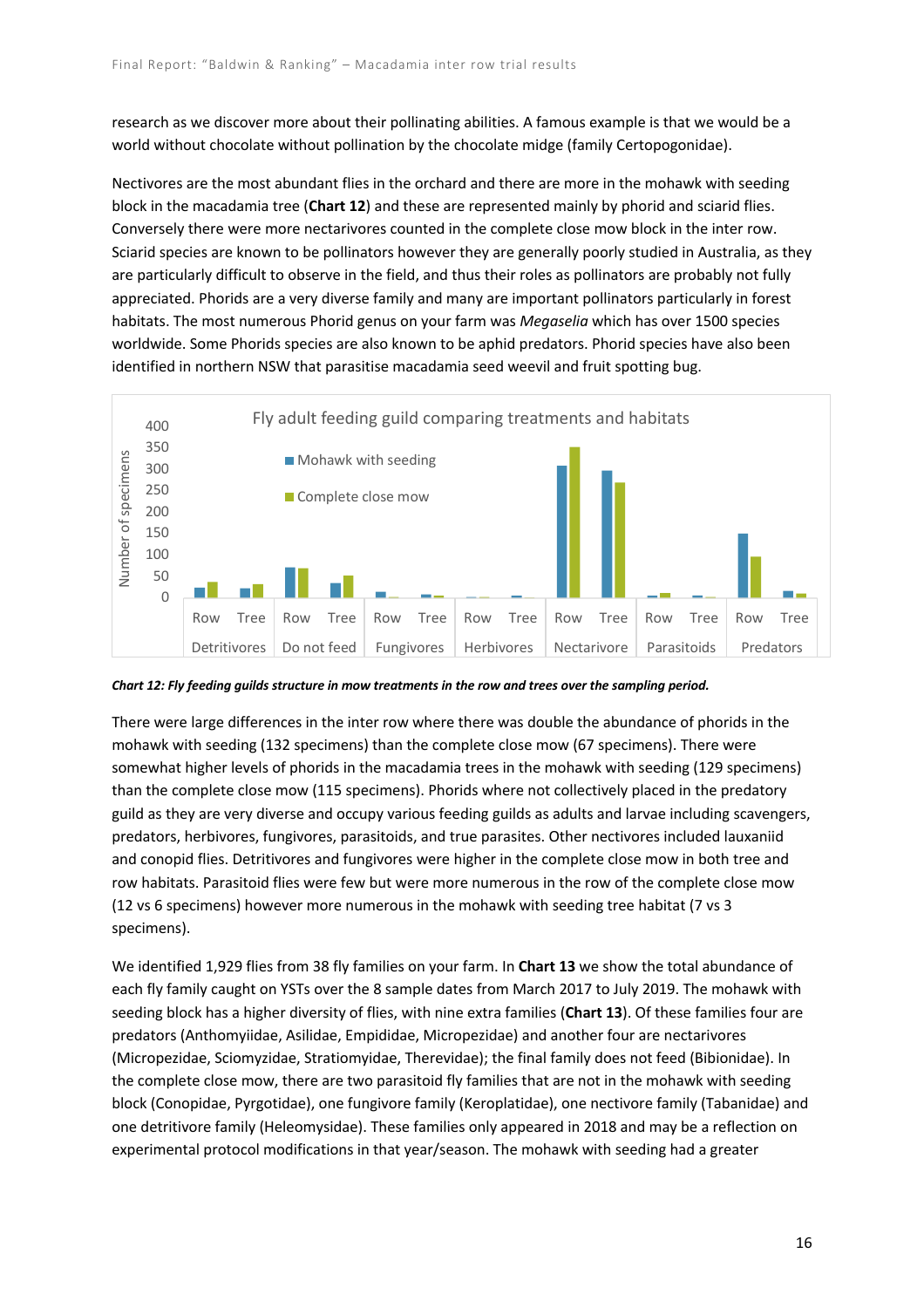

number of predatory flies both in the inter row and macadamia tree, mostly Dolichopodidae (long legged flies) and other families included Hybotidae (dance flies) and Rhagionidae (snipe flies) (**Chart 13 and 12**).



#### **Wasps as parasitoids**

We identified 470 specimens of wasps (Hymenoptera) on your farm, comprising of 20 families out of 77 families found in Australia, almost all of which were parasitoids. Most (90%) of the wasps caught on YST on your farm were chalcids (Superfamily Chalcidoidea). Chalcids are very important in biological control of herbivorous crop pests because they are predominantly parasitoids of lepidoptera, aphids and beetles. There were more chalcids in the mohawk with seeding (492 specimens) than the complete close mow block (336). For the first six survey dates the chalcids were not identified to family, but for the last two sampling dates they were to explore this superfamily more. In **Chart 14** we have compared the wasp families other than chalcids from 2017-2018 to better compare less numerous families. The Chalcid families from 2019 are (Encyrtidae, Eulophidae, Eupelmidae, Eurytomidae and Mymaridae). Encyrtidae is the most numerous in the mohawk with seeding block (74 specimens) compared to the complete close mow (19 specimens). Trichogrammatidae are also chalcids and include mostly MacTrix egg parasitoids, we separated them as they were released on the farm. There were twice as many Trichogrammatidae in the mohawk with seeding (105 specimens) compared to the complete close mow block (51 specimens). These numbers might be influenced by the position of any MacTrix releases. The next most numerous family is the Diapriidae; they typically attack larvae and pupae of a wide range of insects, especially flies. They were generally more numerous in the mohawk with seeding (34 specimens) than the complete close mow (28 specimens). There were several parasitoid wasp families absent from the complete close mow block (Figitidae, Mymaridae, Pergidae, Tenthredinidae and Torymidae) that are present in the mohawk with seeding block. No unique families were found only in the complete close mow block.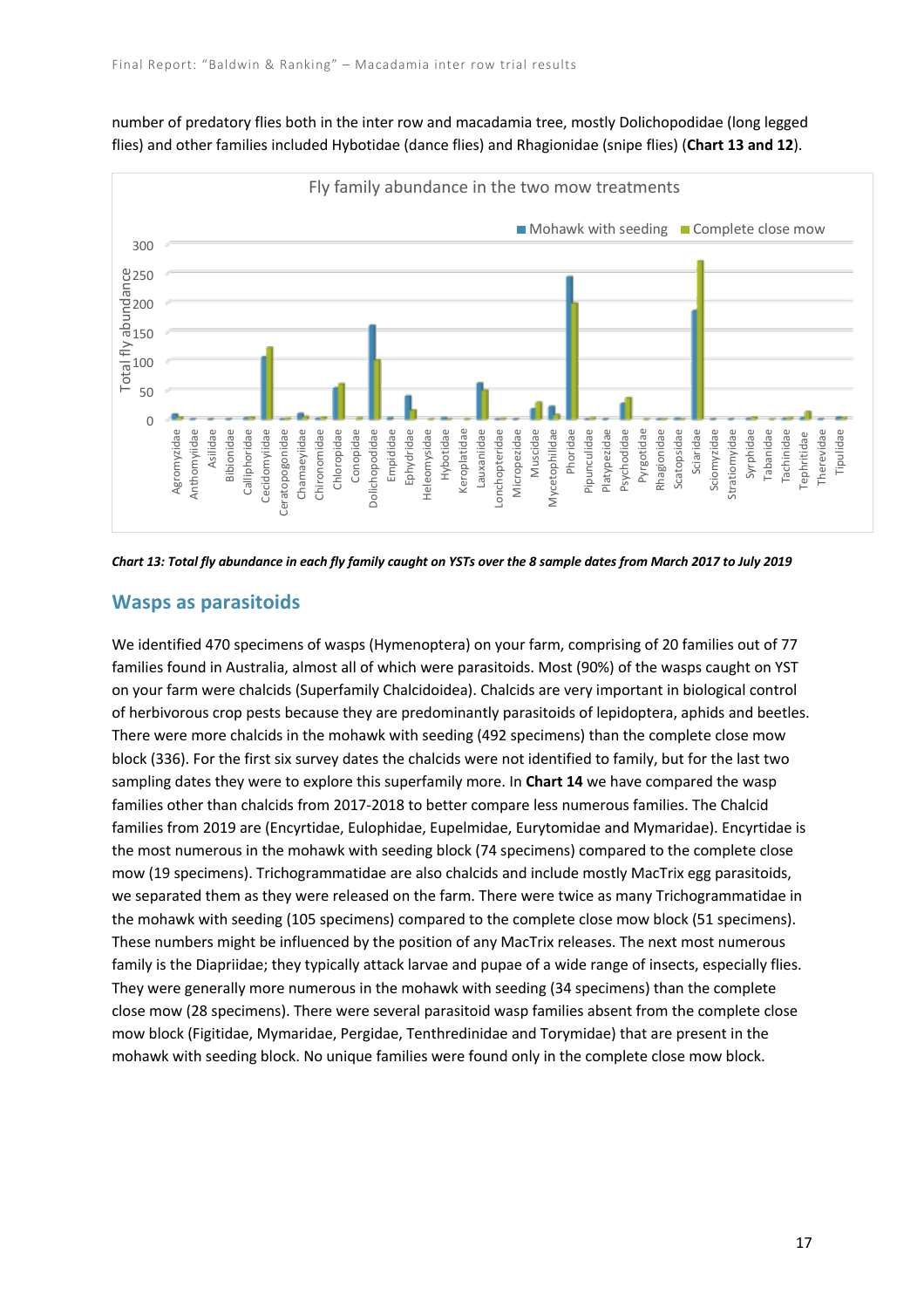

*Chart 14: Comparison of the number of parasitoids caught on YSTs from March 2017 to July 2019 in row and tree \* excluding the superfamily Chalcidoidea from 2017-18 dates to better compare less numerous families.*





There is not much difference in parasitoid abundance in the macadamia tree in the two treatments (**Chart 15**). In the 2017 sample dates there was also little difference in the treatments in the inter row. However, in 2018 parasitoid numbers were double (345 vs 187 wasps); they were triple (203 vs 64) in 2019 survey dates in the mohawk with seeding treatment block.

If we examine the families in the macadamia tree (**Chart 16**), there were several families only present in the mohawk with seeding treatment including; Torymidae, Platygastridae, Mymaridae, Megachilidae and Apidae.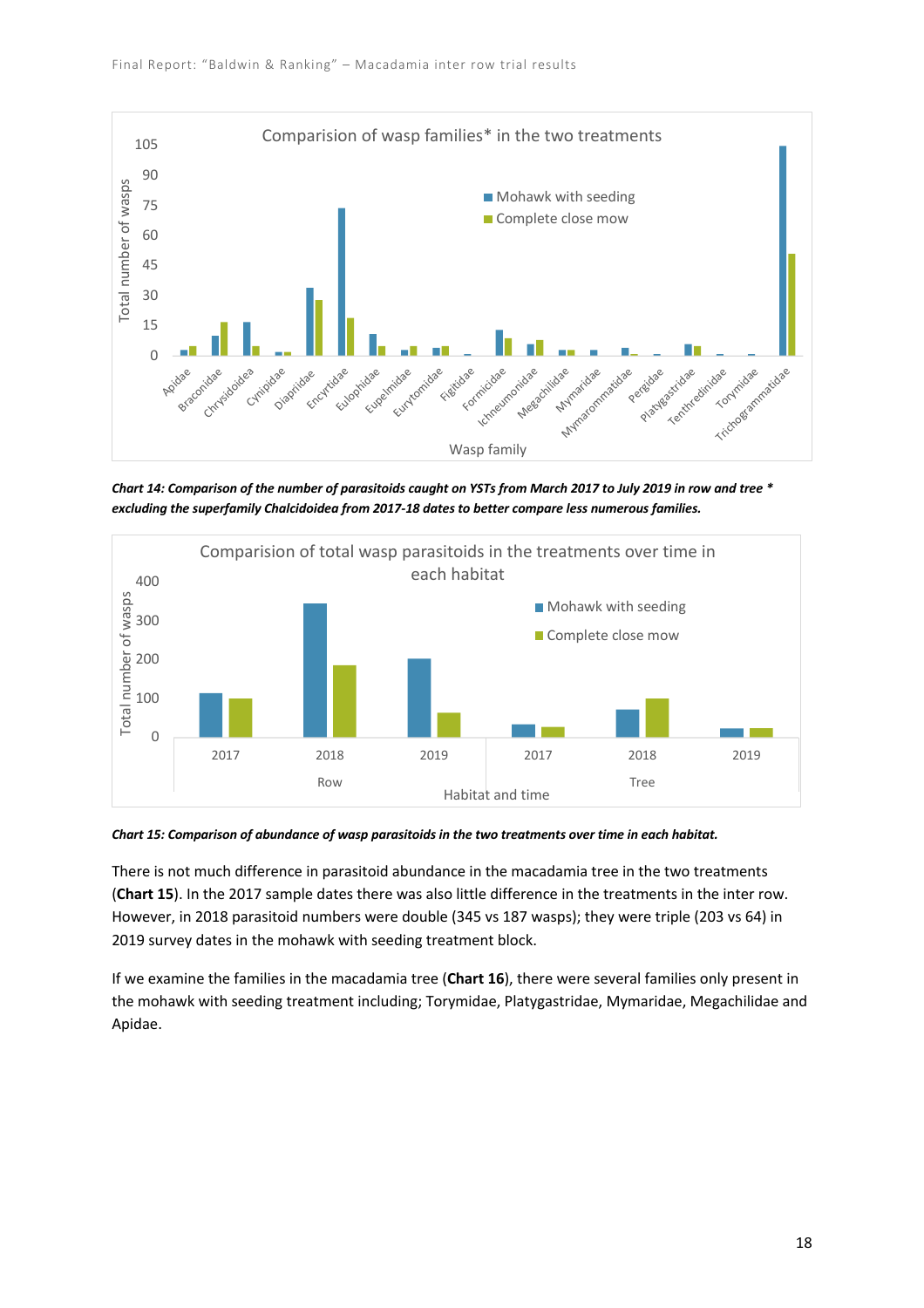

#### *Chart 16: Proportional abundance of wasp families in the macadamia tree in the two treatments over the sampling period.*

Similarly, in the inter row, there are several families that are only present in the mohawk with seeding treatment block (**Chart 17**) (Tenthredinidae, Mymaridae, Pergidae and Figitidae). Apart from Mymaridae these parasitoids were not present in the macadamia tree.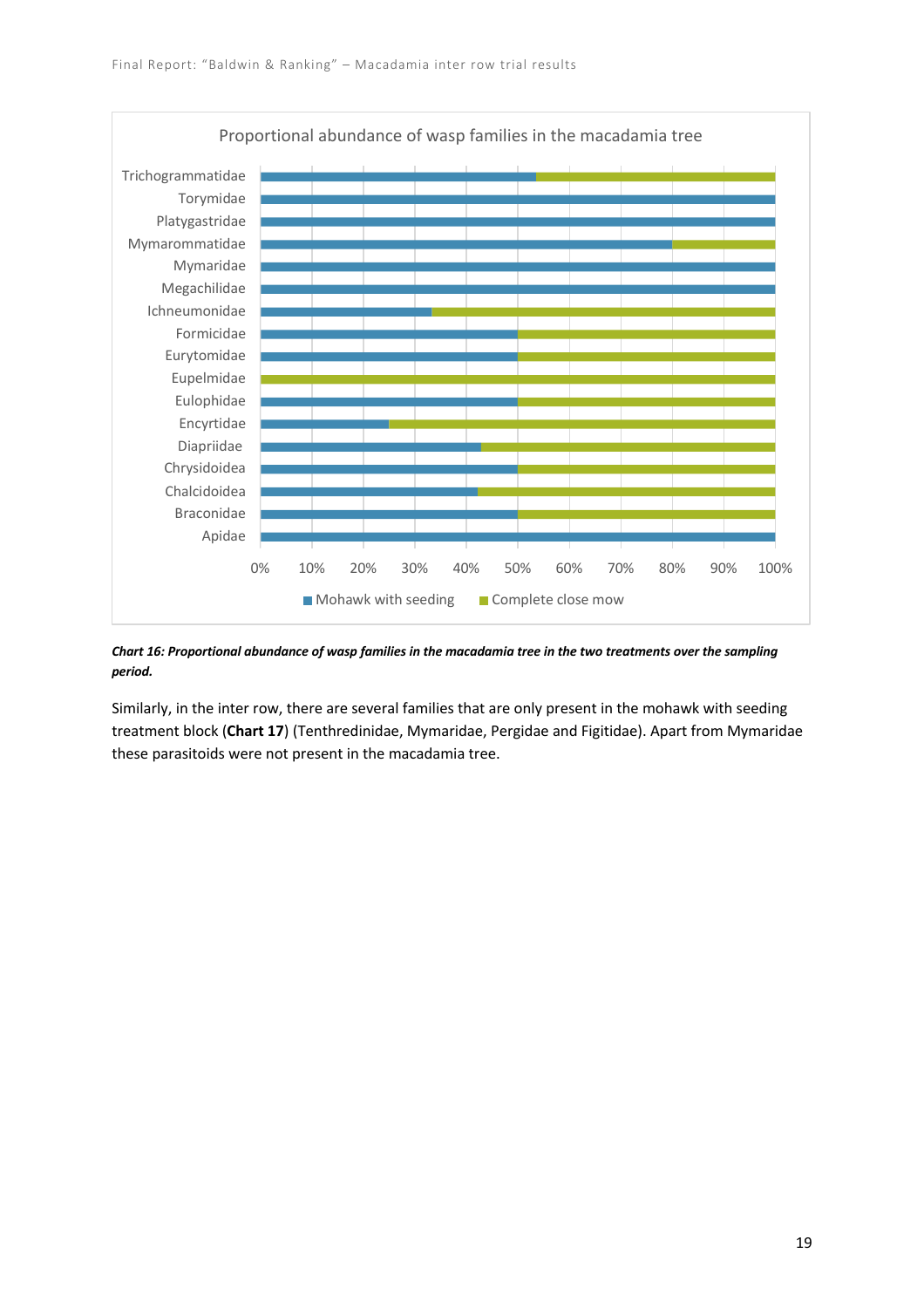

*Chart 17: Proportional abundance of wasp families in the macadamia tree in the two treatments over the sampling period.*

# Thrips

Thrips had a higher abundance in the macadamia tree in the close mow treatment (110 specimens) than the tree of the mohawk with seeding treatment (75 specimens) (**Chart 18**), and proportionally this was greater in 2017 and 2019 sampling dates.



*Chart 18: proportion of thrips in the macadamia tree comparing the two treatments over time.*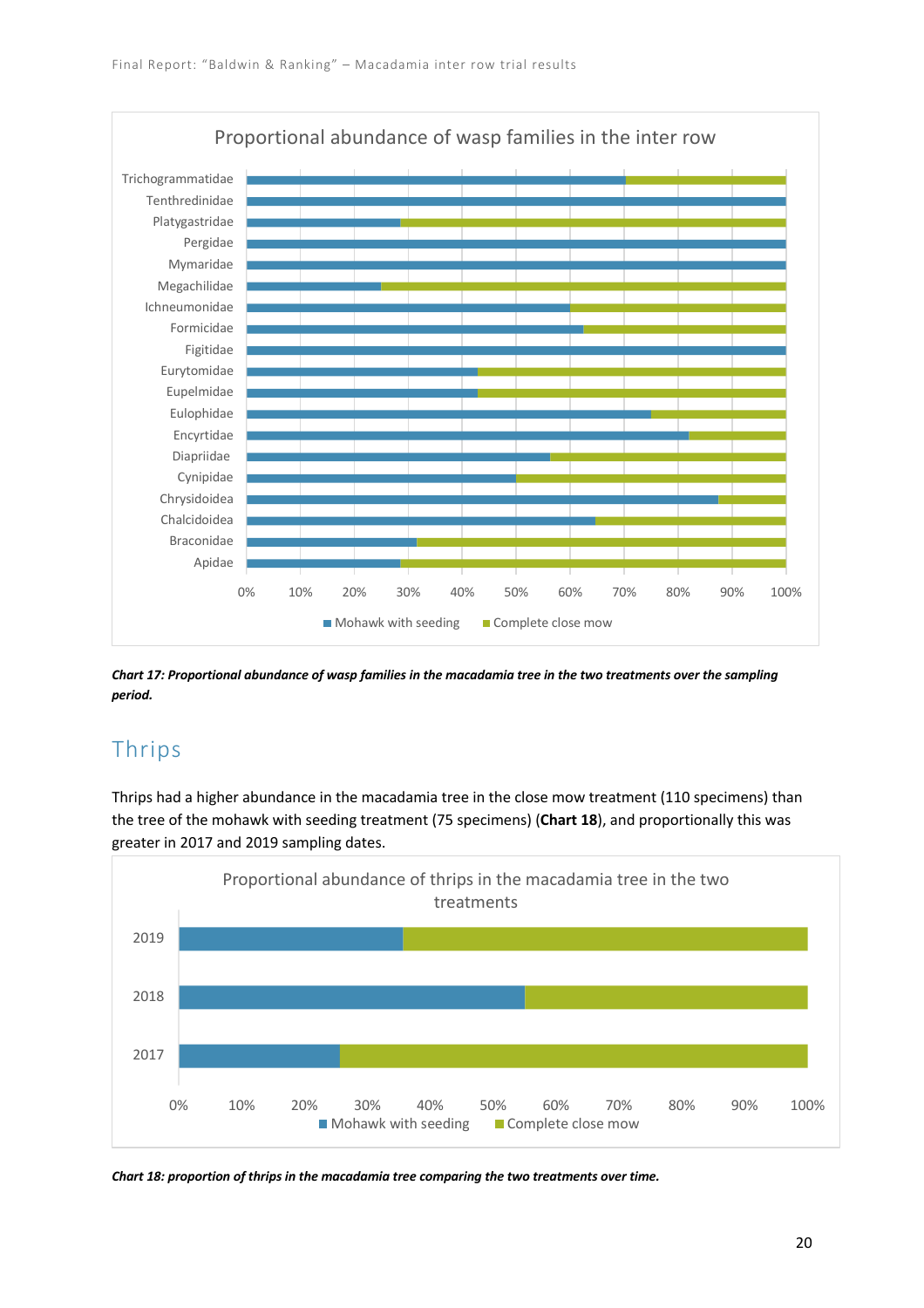When comparing thrip abundance in the two treatments (**Chart 19**), there are three times as many thrips in the tree of the close mow (61 specimens) as in the mohawk block in 2017. This is interesting as in the same period in the inter row thrips are twice as abundant. In 2018 thrip numbers are only slightly higher in the mohawk trees (49 specimens) and the complete mow (40 specimens). By contrast, they are twice as abundant in 2019 in the complete mow (albeit at low numbers). In 2019 thrip abundance was significantly higher in the inter row of the complete close mow compared to the mohawk with seeding block.



*Chart 19: Total thrip abundance caught on YSTs in the two treatments over the sampling period March 2017 to July 2019.*

## True bugs

True bugs (Hemiptera) is an order of insects that has over 6000 species in Australia and includes species such as cicadas, aphids, scale insects and planthoppers. YSTs are not an ideal trapping method for population estimates and overall, this group is poorly represented by this technique. However, for the Hemipteran insects that we caught, they can be divided mostly into two feeding guilds (**Chart 20**). Predators are higher in the row (15 vs 7 specimens) and tree (32 vs 26 specimens) of the mohawk with seeding treatment block. Predators are from the Anthocoridae and Reduviidae families. Sap suckers (mostly aphids and leafhoppers) are somewhat more abundant in the row and tree in the mohawk with seeding block, however on any given year there are fluctuations where the complete close mow treatment block has more (2017 and 2018 inter row) and in the tree in 2019.

Diversity is greater in the mohawk with seeding treatment block (**Chart 21**) with seven families present there that are not present in the complete close mow block. However, two pest species Lygaeidae (seed bugs) and Miridae (mirids or plant bugs) were not recorded in either the tree or inter row in the mohawk with seeding treatment block, while they were recorded in the complete close mow block.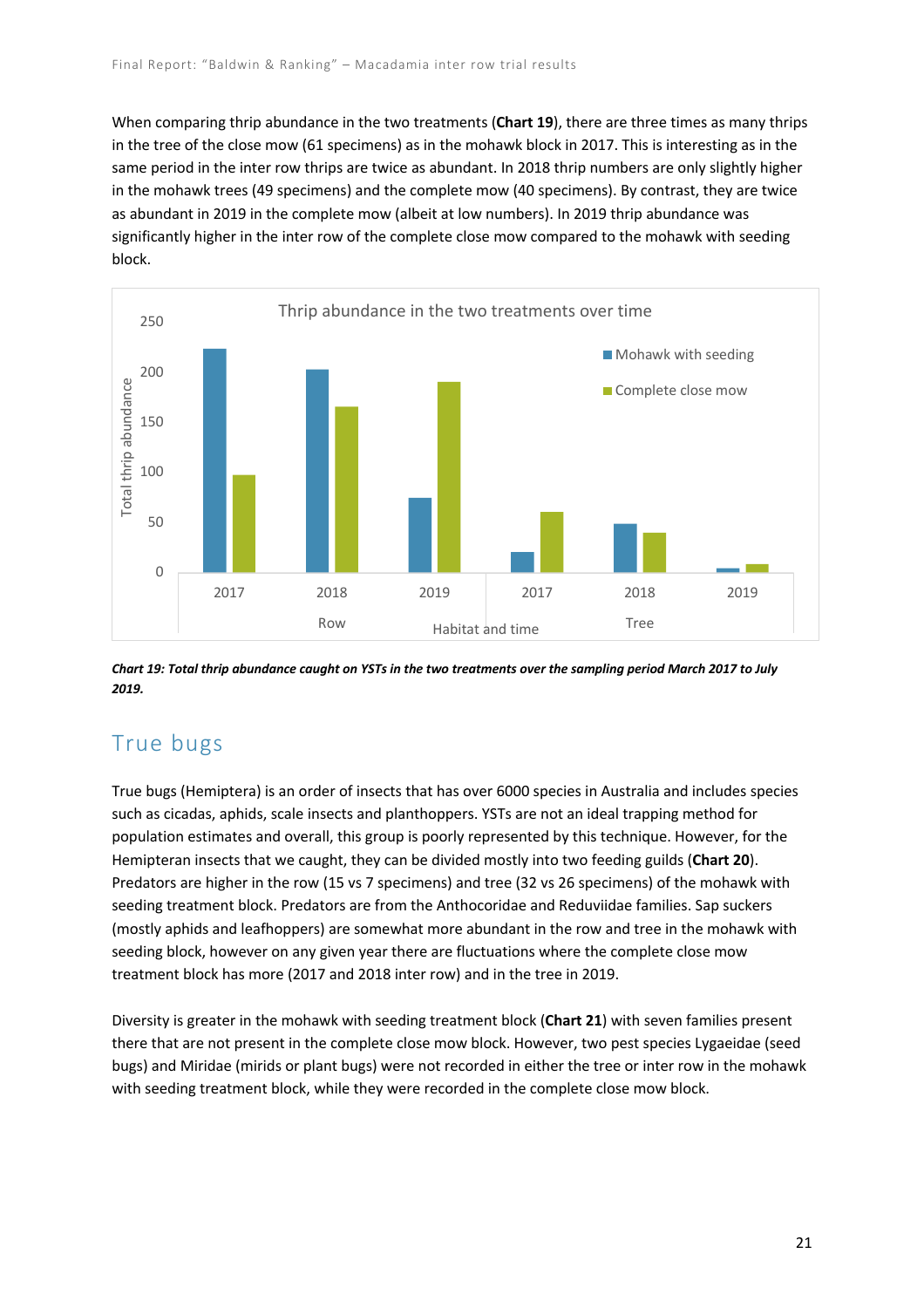

*Chart 20: Comparison of true bug (Hemiptera) abundance in the two treatments in each habitat separated by the main feeding guilds over the sampling period caught on YSTs.*



*Chart 21: True bug abundance in the two treatment blocks for each family. Asterix identifies the families that are predatory.*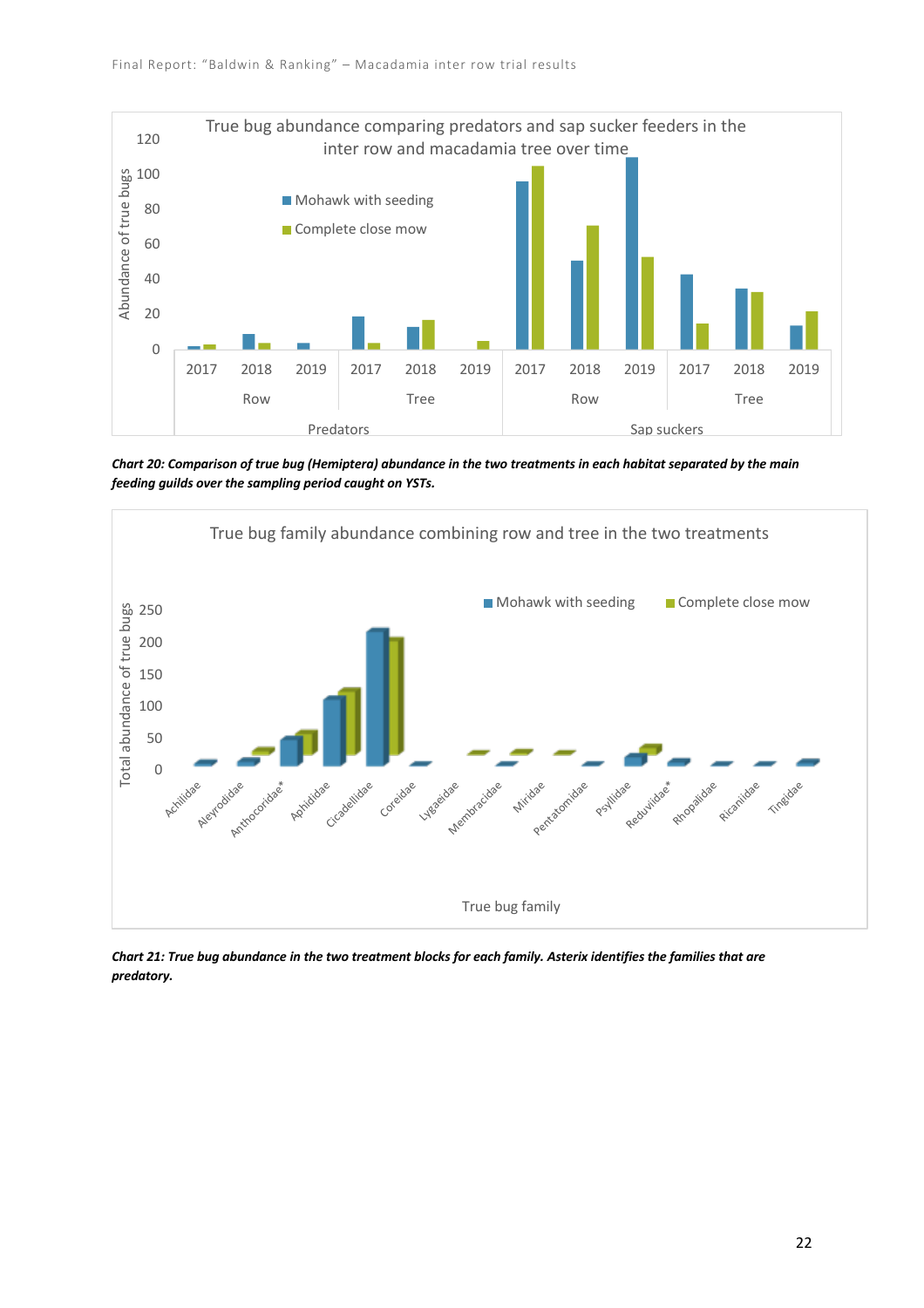## Findings and recommendations

Your trial of mohawk with seeding has provided the inter row project with a number of useful insights into the practicalities of incorporating insectaries into the inter row. It has provided a valuable opportunity to better understand seed mix options; and suitable periods between mows to ensure appropriate rat, weed and vegetation growth-rate management. There are advantages to sustaining a mohawk during harvest if it is feasible: it keeps an insectary viable year-round especially during winter when growth slows down, and particularly in dry years. Other trial farms that removed the mohawk during harvest took many months to re-establish insectary vegetation. Optimal benefits from insectaries are possible when they are in place ahead of macadamia flowering and the annual intensification of crop pest pressure. On balance, and by the end of your trial you had found however that an increase in mowing leading into and during harvest was necessary.

It is worth noting that findings from other trial farms and other industries indicate that alternate row mow may be a reduced mow management strategy for you to consider. This involves mowing every second row on a rotating schedule, allowing all rows to "grow out" somewhat across the year but providing opportunities for mowing and management as required. This reduces the overall disturbance of beneficial arthropods, ensuring a refuge remains in place at all times for them. Beneficial arthropods will always have undisturbed areas around your farm for habitat. But it also provides opportunity to schedule removal of vegetation for rat monitoring and management. Likewise, there is opportunity to monitor and manage any "weediness" or dominance of vegetation and encourage regrowth and flowering. For your farm, this would allow you to incorporate insectaries in the orchard but give you more control over seteria dominance, potential rat problem areas, and nut drop into the reduced mow areas as the canopy continues to close over.

There were some promising increases in arthropod abundance and diversity in the mohawk with seeding trial block. In some groups such as wasp parasitoids there seems to be potential to increase their abundance and diversity further, as overall we expected more families to be represented and the overall population to be higher (excluding Mactrix) compared to more northern orchards. This maybe related to temperature differences, however further wasp parasitoid monitoring might show increases over time in conjunction with the appropriate vegetation management. Conversely fly abundance and diversity was very good (better than northern orchards) and many fly families that are predators and parasitoids were represented and had much higher populations in the mohawk with seeding block. This along with true bugs and beetle diversity increases indicated that there is potential to increase the wasp (parasitoid) abundance and diversity which is important for biological control. It is worth noting that our trial was conducted over 2.5 years, if these practices continue its likely arthropod diversity will increase further.

When the findings from all of the farms that participated in this project are taken into consideration, it is clear that insectaries have meaningful influence on orchard ecology when growers can commit to inclusion of the insectary in the orchard in terms of space allocation and long-term management. The mohawk in the inter row worked very well on your farm given row width. There are other areas on-farm worth considering, including headlands, field margins and so on where changes to management can allow for habitat suitable for beneficial arthropods. Decisions to improve plant diversity with seeding, well-timed seeding and mowing to limit dominance of one species while encouraging new growth and flowering and so on are also very influential.

Finally, the BioResources team encourages you to read the final report for the *Macadamia IPDM Program – Inter-row Project (MC16008)*, which is available via *Hort Innovation*. Here you will find out more on the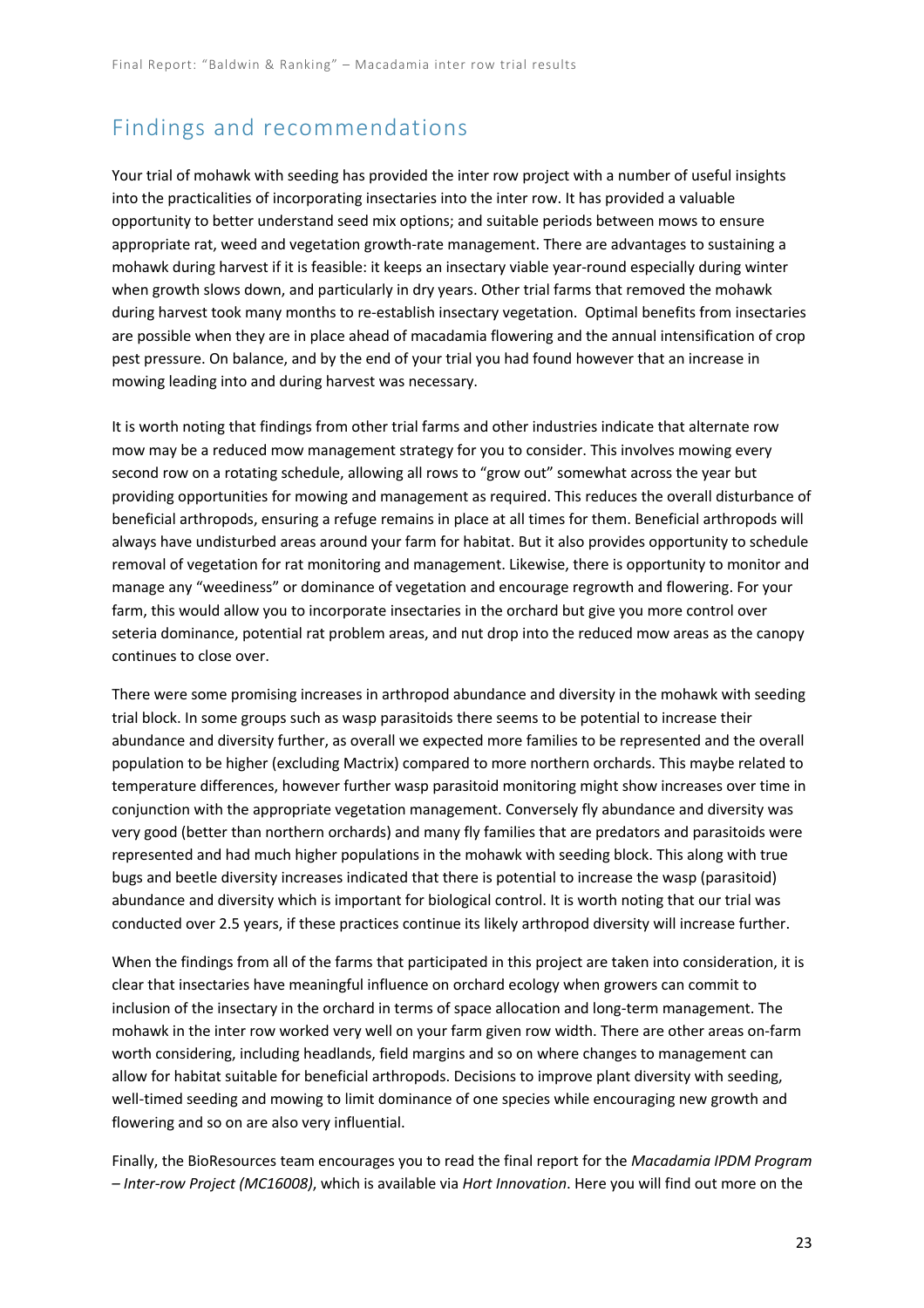benefits of insectaries for macadamia orchards and also the experiences of other trial farms in implementing and managing insectaries. There is also an exploration of the multiple ecosystem services known to flow from reduced mow inter row management practices along with improved arthropod biodiversity, including benefits for soil organic matter, nutrient cycling, water management, erosion control, weed suppression, soil carbon storage, soil microbiology and more.